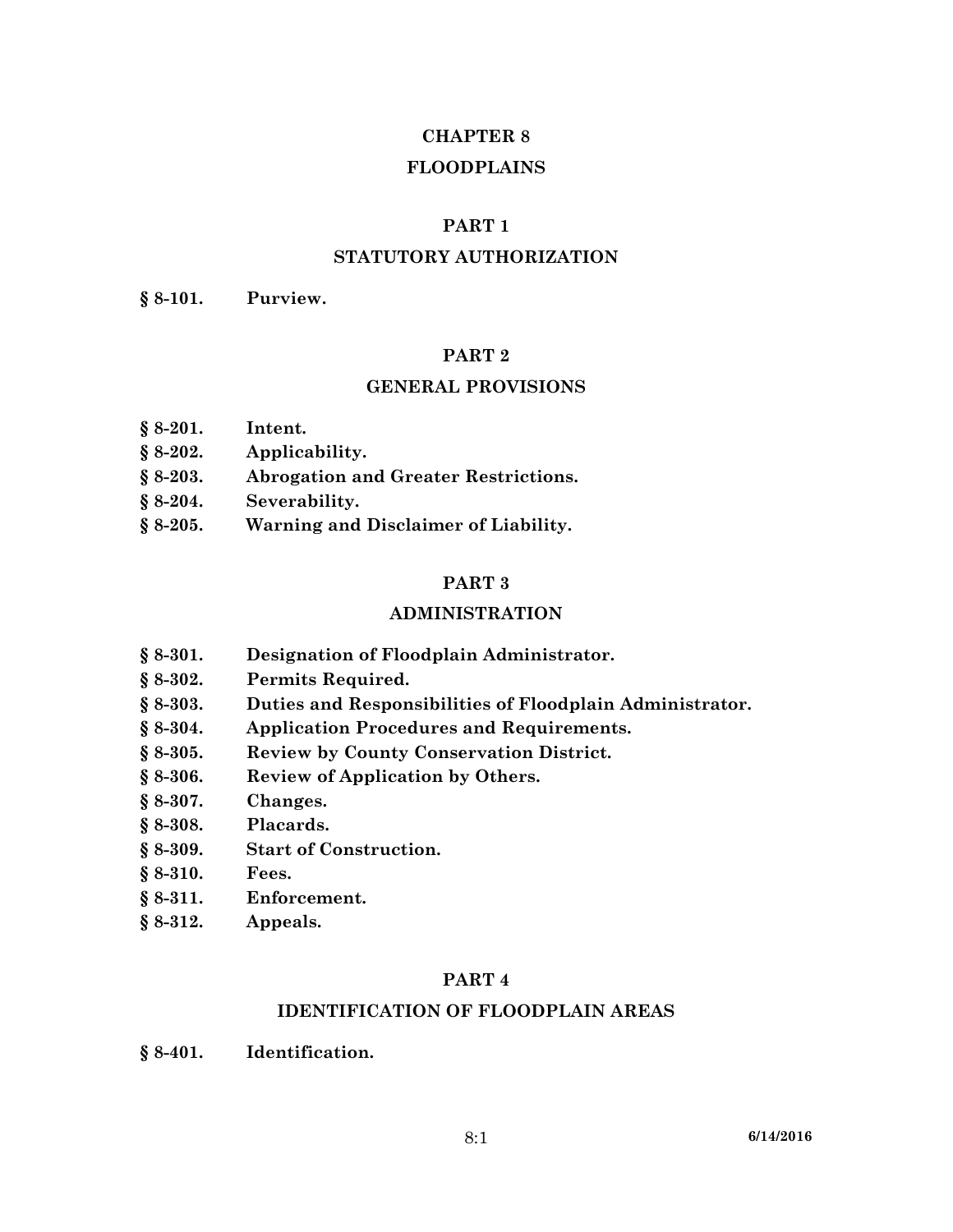- **§ 8-402. Description and Special Requirements of Identified Floodplain Areas.**
- **§ 8-403. Changes in Identification of Area.**
- **§ 8-404. Boundary Disputes.**
- **§ 8-405. Jurisdictional Boundary Changes.**

## **TECHNICAL PROVISIONS**

| $§ 8-501.$ | <b>General Requirements.</b>                                                                                                                                    |
|------------|-----------------------------------------------------------------------------------------------------------------------------------------------------------------|
| $§ 8-502.$ | <b>Elevation and Floodproofing Requirements.</b>                                                                                                                |
| $§ 8-503.$ | Design and Construction Standards.                                                                                                                              |
| $§ 8-504.$ | Development Which May Endanger Human Life.                                                                                                                      |
| $$8-505.$  | <b>Special Requirements for Subdivisions and Land</b><br>Developments.                                                                                          |
| $$8-506.$  | <b>Special Requirements for Manufactured Homes.</b>                                                                                                             |
| S O ENT    | $\mathcal{C}_{\text{meas}}$ l $\mathcal{D}_{\text{meas}}$ increase to $\mathcal{C}_{\text{em}}$ $\mathcal{D}_{\text{emas}}$ is a lead $\mathcal{U}_{\text{em}}$ |

**§ 8-507. Special Requirements for Recreational Vehicles.**

### **PART 6**

## **PROHIBITED ACTIVITIES**

**§ 8-601. Prohibited Activities.**

# **PART 7**

#### **EXISTING STRUCTURES IN IDENTIFIED FLOODPLAIN AREAS**

- **§ 8-701. Existing Structures.**
- **§ 8-702. Improvements.**

## **PART 8**

#### **VARIANCES**

- **§ 8-801. General Provisions.**
- **§ 8-802. Variance Procedures and Conditions.**

## **PART 9**

## **DEFINITIONS**

**§ 8-901. Interpretation.**

**6/14/2016** 8:2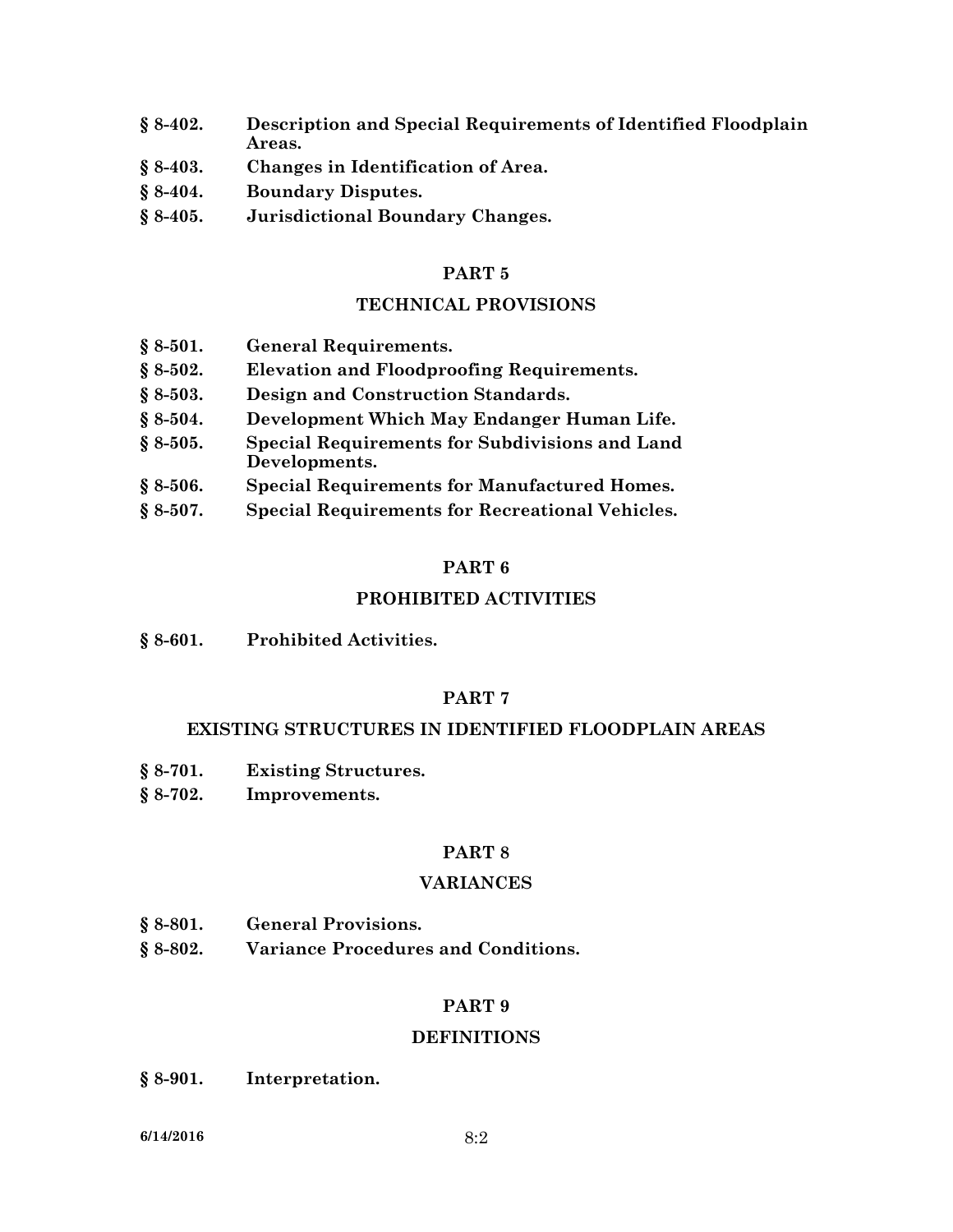# **§ 8-902. Specific Definitions.**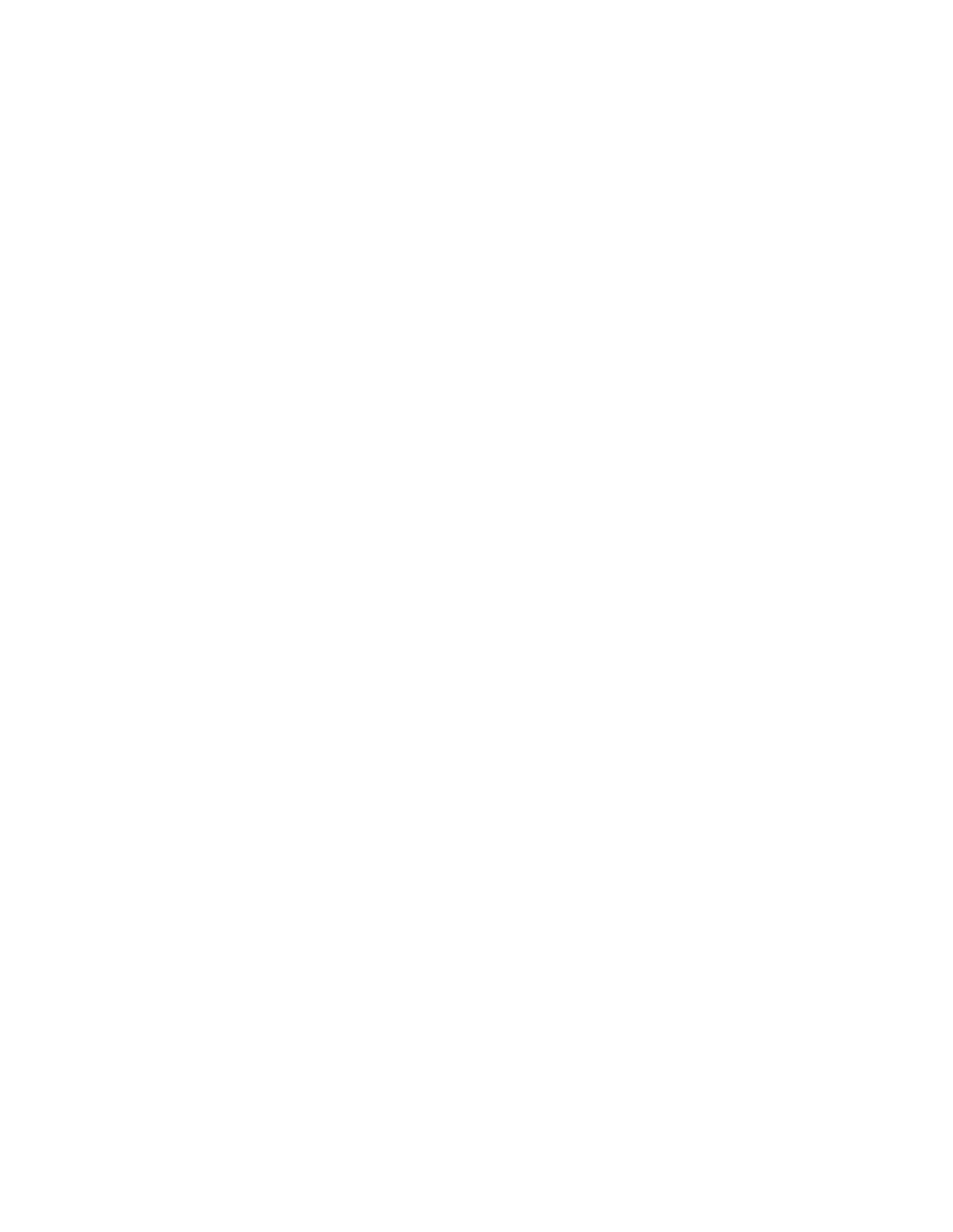## **STATUTORY AUTHORIZATION**

#### **§ 8-101. Purview. [Ord. 277, 2/10/2015]**

The legislature of the Commonwealth of Pennsylvania has, by the passage of the Pennsylvania Flood Plain Management Act of 1978, **1** delegated the responsibility to local governmental units to adopt floodplain management regulations to promote public health, safety, and the general welfare of its citizenry. Therefore, the Board of Supervisors of East Rockhill Township does hereby order as follows.

**<sup>1</sup> Editor's Note: See 32 P.S. § 679.101 et seq.**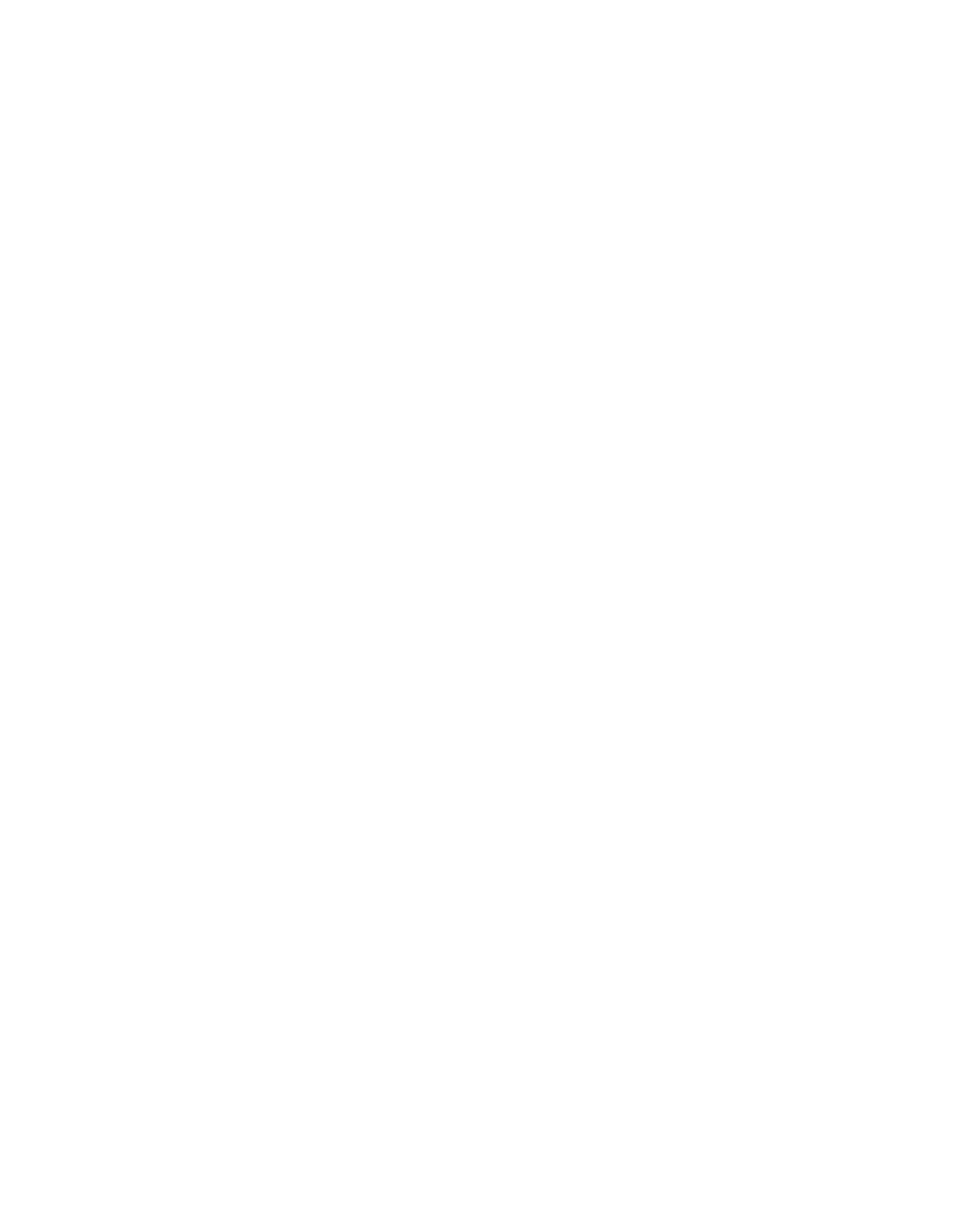# **GENERAL PROVISIONS**

## **§ 8-201. Intent. [Ord. 277, 2/10/2015]**

The intent of this chapter is to:

- 1. Promote the general health, welfare, and safety of the community.
- 2. Encourage the utilization of appropriate construction practices in order to prevent or minimize flood damage in the future.
- 3. Minimize danger to public health by protecting water supply and natural drainage.
- 4. Reduce financial burdens imposed on the community, its governmental units, and its residents, by preventing excessive development in areas subject to flooding.
- 5. Comply with federal and state floodplain management requirements.

# **§ 8-202. Applicability. [Ord. 277, 2/10/2015]**

- 1. It shall be unlawful for any person, partnership, business or corporation to undertake, or cause to be undertaken, any construction or development anywhere within an identified floodplain area within East Rockhill Township unless <sup>a</sup> floodplain permit has been obtained from the floodplain administrator.
- 2. A floodplain permit shall not be required for minor repairs to existing buildings or structures.

## **§ 8-203. Abrogation and Greater Restrictions. [Ord. 277, 2/10/2015]**

This chapter supersedes any other conflicting provisions which may be in effect in identified floodplain areas. However, any other ordinance provisions shall remain in full force and effect to the extent that those provisions are more restrictive. If there is any conflict between any of the provisions of this chapter, the more restrictive shall apply.

## **§ 8-204. Severability. [Ord. 277, 2/10/2015]**

If any section, subsection, paragraph, sentence, clause, or phrase of this chapter shall be declared invalid for any reason whatsoever, such <sup>a</sup> decision shall not affect the remaining portions of the chapter, which shall remain in full force and effect, and for this purpose the provisions of this chapter are hereby declared to be severable.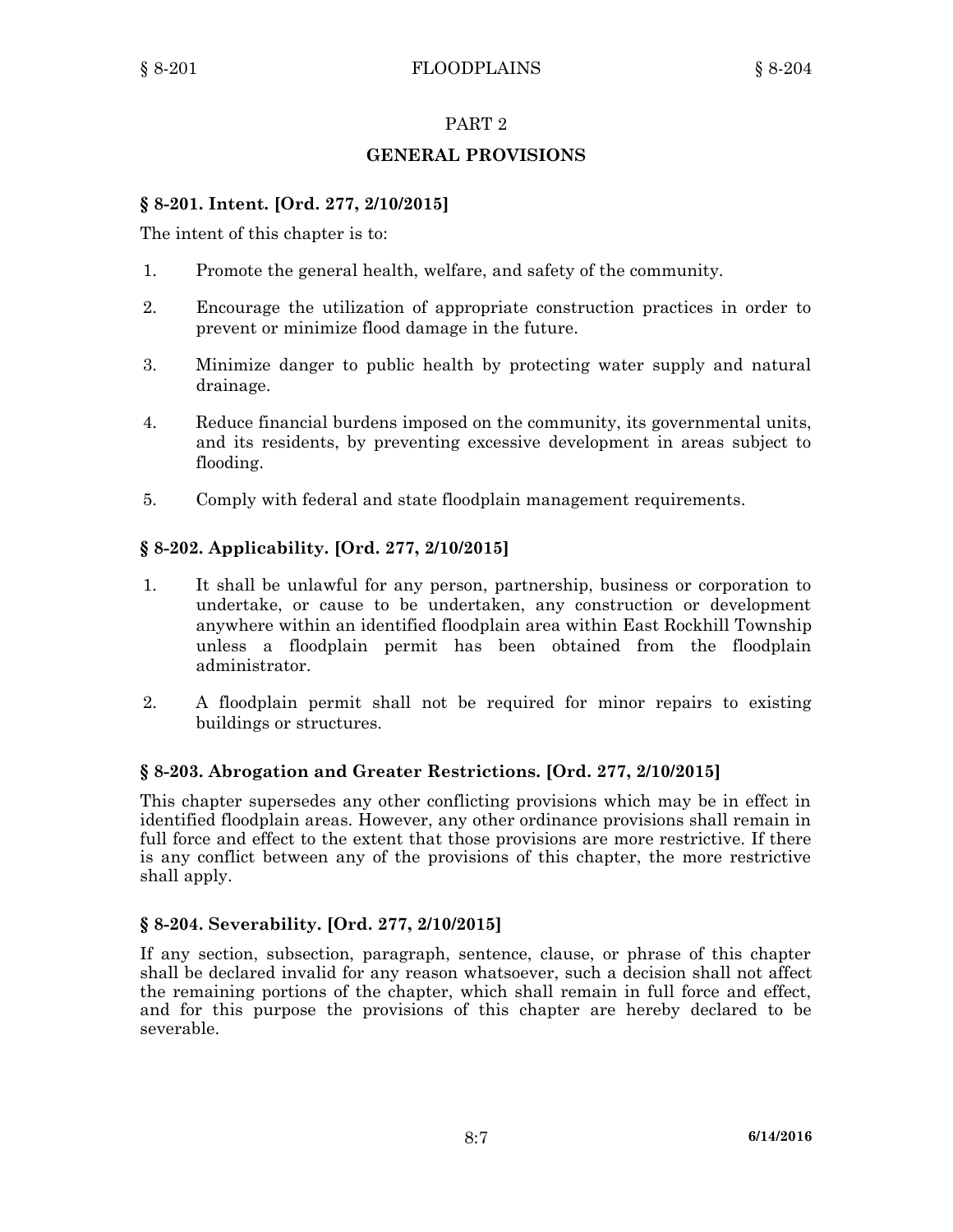## **§ 8-205. Warning and Disclaimer of Liability. [Ord. 277, 2/10/2015]**

- 1. The degree of flood protection sought by the provisions of this chapter is considered reasonable for regulatory purposes and is based on acceptable engineering methods of study. Larger floods may occur, or flood heights may be increased by man-made or natural causes, such as dams, ice jams and bridge openings restricted by debris. This chapter does not imply that areas outside any identified floodplain areas, or that land uses permitted within such areas, will be free from flooding or flood damages.
- 2. This chapter shall not create liability on the part of the Township or any officer or employee thereof for any flood damages that result from reliance on this chapter or any administrative decision lawfully made thereunder.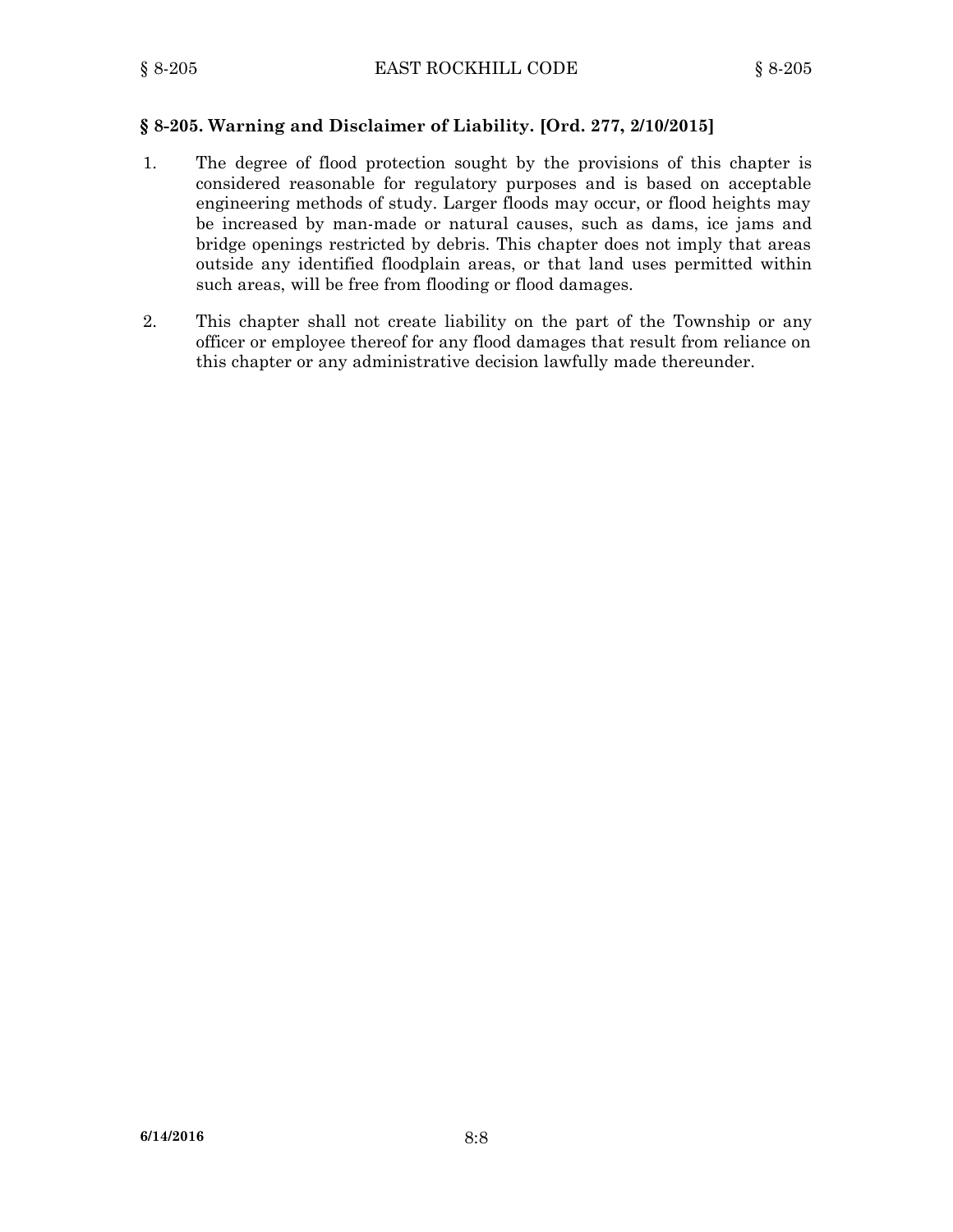# **ADMINISTRATION**

## **§ 8-301. Designation of Floodplain Administrator. [Ord. 277, 2/10/2015]**

The Board of Supervisors shall annually appoint the Township Engineer as the floodplain administrator to administer and enforce this chapter, and he or she is referred to herein as the "floodplain administrator."

## **§ 8-302. Permits Required. [Ord. 277, 2/10/2015]**

A floodplain permit shall be required before any construction or development is undertaken within any identified floodplain area of East Rockhill Township.

#### **§ 8-303. Duties and Responsibilities of Floodplain Administrator. [Ord. 277, 2/10/2015]**

- 1. The floodplain administrator shall issue <sup>a</sup> permit only after it has been determined that the proposed work to be undertaken will be in conformance with the requirements of this chapter and all other applicable codes and ordinances.
- 2. Prior to the issuance of any permit, the floodplain administrator shall review the application for the permit to determine if all other necessary government permits required by state and federal laws have been obtained, such as those required by the Pennsylvania Sewage Facilities Act (Act 1966-537, as amended); **2** the Pennsylvania Dam Safety and Encroachments Act (Act 1978- 325, as amended); **3** the Pennsylvania Clean Streams Act (Act 1937-394, as amended);<sup>4</sup> and the United States Clean Water Act, Section 404, 33 U.S.C. § 1344. No permit shall be issued until this determination has been made.
- 3. During the construction period, the floodplain administrator or other authorized official shall inspect the premises to determine that the work is progressing in compliance with the information provided on the permit application and with all applicable municipal laws and ordinances. He/she shall make as many inspections during and upon completion of the work as are deemed necessary.
- 4. In the discharge of his/her duties, the floodplain administrator shall have the authority to enter any building, structure, premises or development in the identified floodplain area, upon presentation of proper credentials, at any reasonable hour to enforce the provisions of this chapter.
- 5. In the event the floodplain administrator discovers that the work does not comply with the permit application or any applicable laws and ordinances, or

**<sup>2</sup>Editor's Note: See 35 P.S. § 750.1 et seq.**

**<sup>3</sup> Editor's Note: See 32 P.S. § 693.1 et seq.**

**<sup>4</sup> Editor's Note: See 35 P.S. § 691.1 et seq.**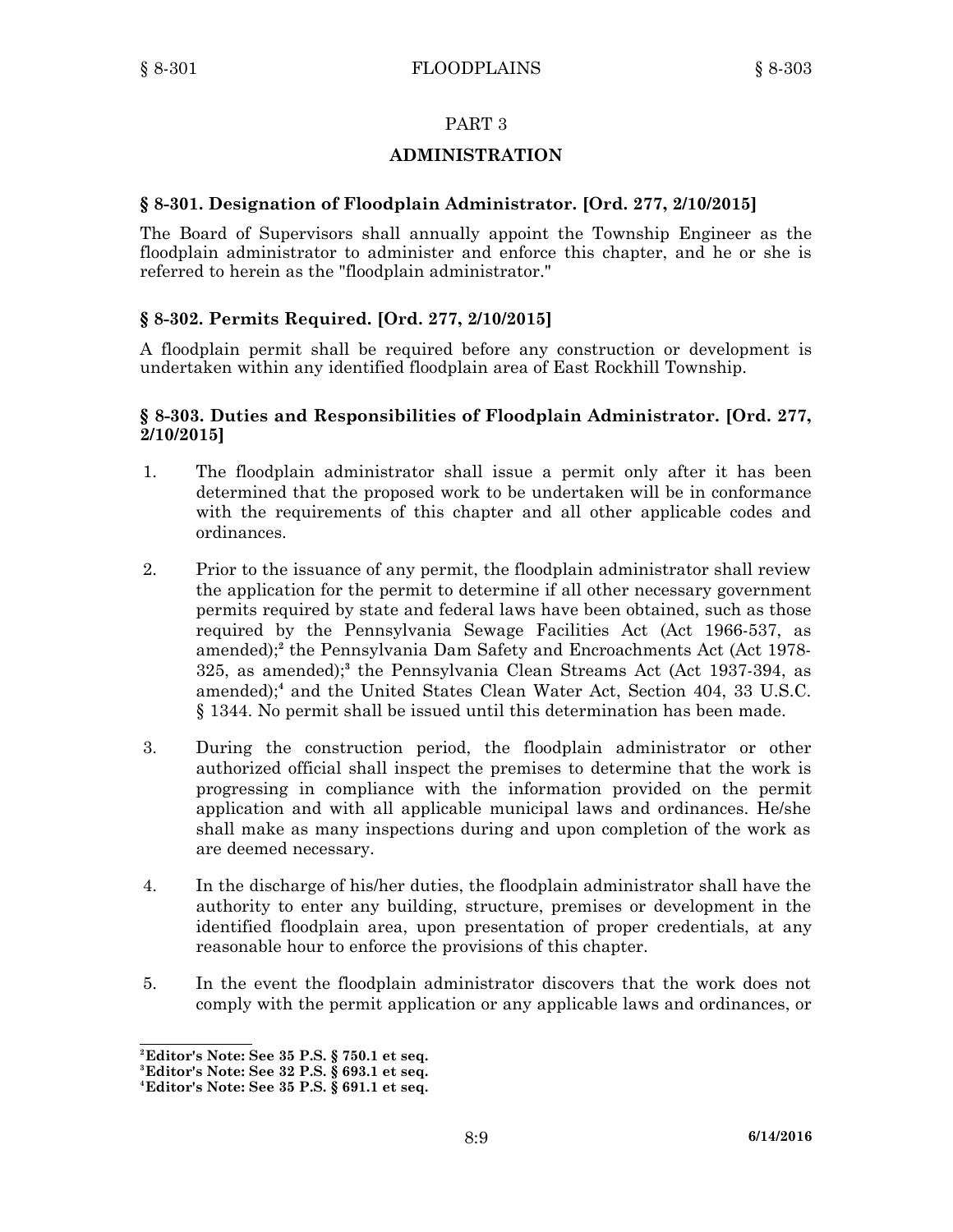that there has been <sup>a</sup> false statement or misrepresentation by any applicant, the floodplain administrator shall revoke the permit and report such fact to the Board of Supervisors for whatever action the Board of Supervisors considers necessary.

- 6. The floodplain administrator shall maintain in perpetuity all records associated with the requirements of this chapter, including, but not limited to, finished construction elevation data, permitting, inspection and enforcement.
- 7. The floodplain administrator is the official responsible for submitting <sup>a</sup> biennial report to FEMA concerning community participation in the National Flood Insurance Program.
- 8. The responsibility, authority and means to implement the commitments of the floodplain administrator can be delegated from the person identified. However, the ultimate responsibility lies with the person identified in this chapter as the floodplain administrator/manager.
- 9. The floodplain administrator shall consider the requirements of 34 Pa. Code and the 2009 IBC and the 2009 IRC, or latest revisions thereof.

### **§ 8-304. Application Procedures and Requirements. [Ord. 277, 2/10/2015]**

- 1. Application for <sup>a</sup> floodplain permit shall be made, in writing, to the floodplain administrator on forms supplied by the Township. The application shall contain the following:
	- A. Name and address of applicant.
	- B. Name and address of owner of land on which proposed construction is to occur.
	- C. Name and address of contractor.
	- D. Site location, including address and Tax Map parcel number.
	- E. Listing of other permits required.
	- F. Brief description of proposed work and estimated cost, including <sup>a</sup> breakout of flood-related cost and the market value of the building before the flood damage occurred, where appropriate.
	- G. A plan of the site showing the exact size and location of the proposed construction as well as any existing buildings or structures.
- 2. If any proposed construction or development is located entirely or partially within any identified floodplain area, applicants for <sup>a</sup> floodplain permit shall provide all the necessary information in sufficient detail and clarity to enable the floodplain administrator to determine that: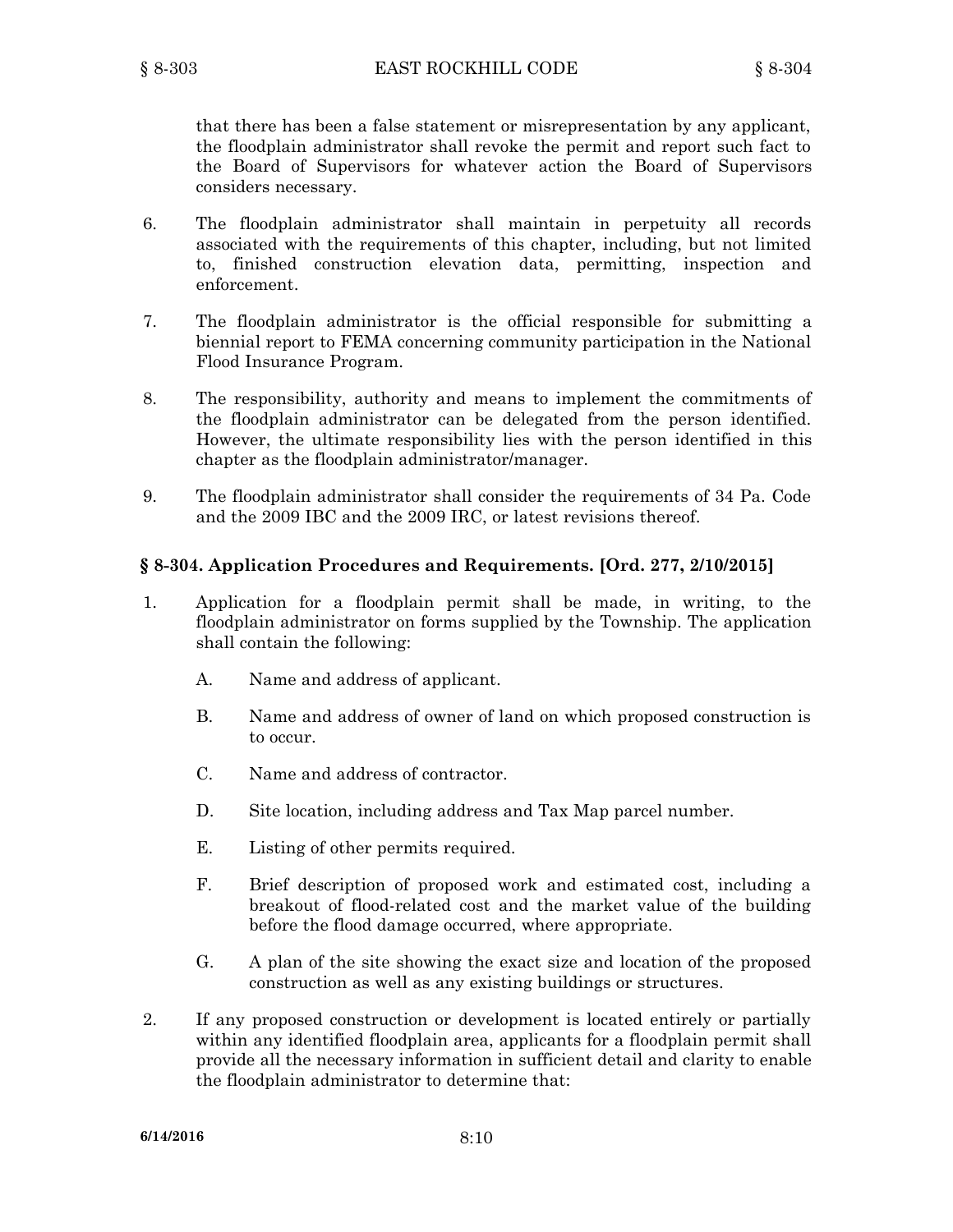- A. All such proposals are consistent with the need to minimize flood damage and conform with the requirements of this chapter and all other applicable codes and ordinances;
- B. All utilities and facilities, such as sewer, gas, electrical and water systems, are located and constructed to minimize or eliminate flood damage;
- C. Adequate drainage is provided so as to reduce exposure to flood hazards;
- D. Structures will be anchored to prevent flotation, collapse, or lateral movement;
- E. Building materials are flood-resistant;
- F. Appropriate practices that minimize flood damage have been used; and
- G. Electrical, heating, ventilation, plumbing, and air-conditioning equipment, and other service facilities have been designed and located to prevent water entry or accumulation.
- 3. Applicants shall file the following minimum information plus any other pertinent information as may be required by the floodplain administrator to make the above determination:
	- A. A completed floodplain permit application form.
	- B. A plan of the entire site, clearly and legibly drawn at <sup>a</sup> scale of one inch being equal to 100 feet or less, showing the following:
		- (1) North arrow, scale, and date;
		- (2) Topographic contour lines;
		- (3) All property and lot lines, including dimensions, and the size of the site expressed in acres or square feet;
		- (4) Location of all existing and proposed buildings, structures, and other improvements, including the location of any existing or proposed subdivision and land development;
		- (5) Location of all existing streets, drives, and other accessways; and
		- (6) Location of any existing bodies of water or watercourses, identified floodplain areas, and, if available, information pertaining to the floodway, and the flow of water, including direction and velocities.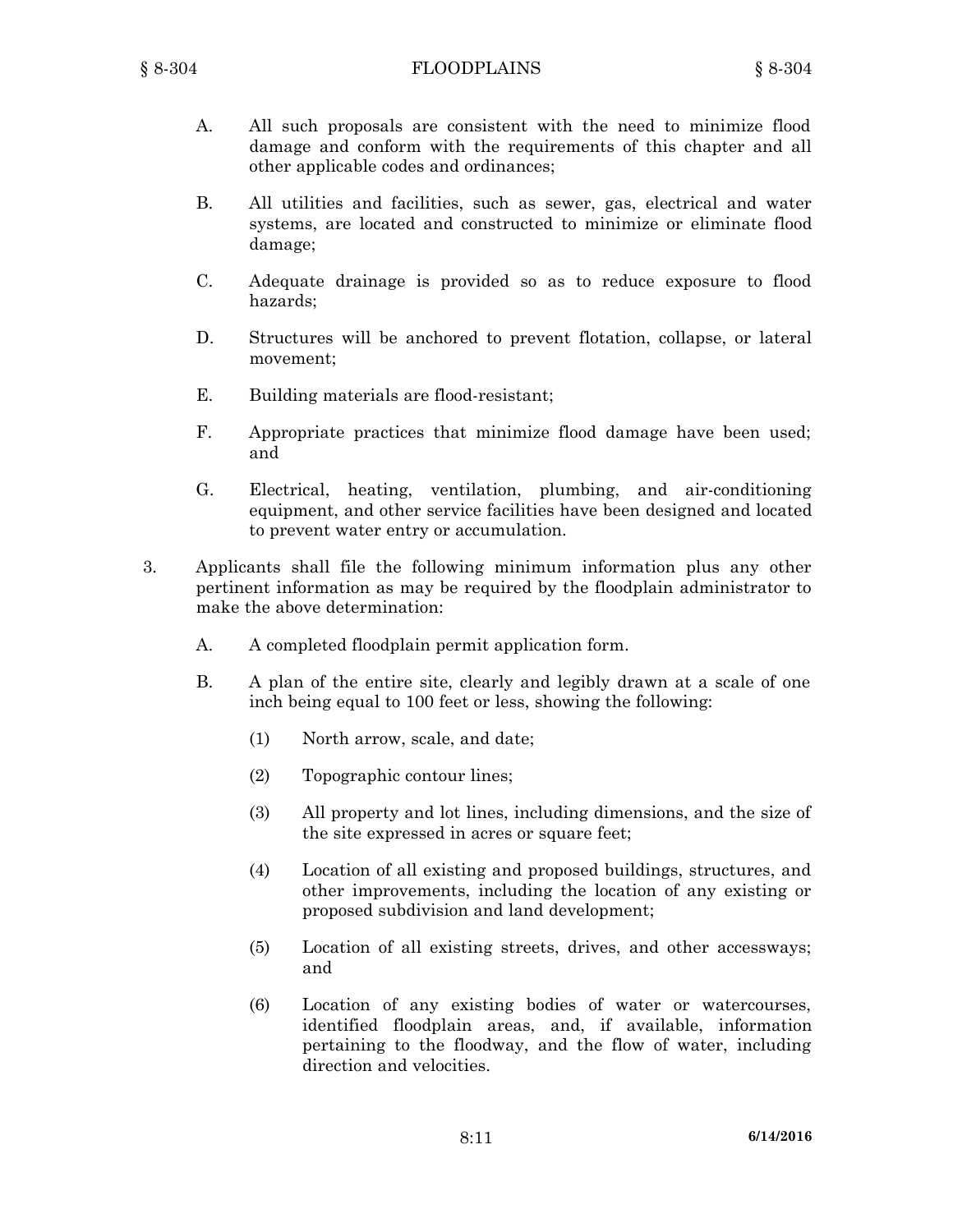- C. Plans of all proposed buildings, structures and other improvements, drawn at suitable scale, showing the following:
	- (1) Proposed lowest floor elevation of any proposed building based upon North American Vertical Datum of 1988;
	- (2) Elevation of the base flood; and
	- (3) Supplemental information as may be necessary under 34 Pa. Code, the 2009 IBC or the 2009 IRC.
- D. The following data and documentation:
	- (1) If available, information concerning flood depths, pressures, velocities, impact and uplift forces and other factors associated with <sup>a</sup> base flood;
	- (2) Detailed information concerning any proposed floodproofing measures and corresponding elevations;
	- (3) Documentation, certified by <sup>a</sup> registered professional engineer or architect, to show that the cumulative effect of any proposed development within the Floodway Area (refer to § 8-402, Subsection 1), when combined with all other existing and anticipated development, will not increase the base flood elevation at any point;
	- (4) A document, certified by <sup>a</sup> registered professional engineer or architect, which states that the proposed construction or development has been adequately designed to withstand the pressures, velocities, impact and uplift forces associated with the base flood. Such statement shall include <sup>a</sup> description of the type and extent of floodproofing measures which have been incorporated into the design of the structure or the development;
	- (5) Detailed information needed to determine compliance with § 8- 503, Subsection 6, Storage, and § 8-504, Development Which May Endanger Human Life, including:
		- (a) The amount, location and purpose of any materials or substances referred to in § 8-503, Subsection 6, and § 8- 504 which are intended to be used, produced, stored or otherwise maintained on site;
		- (b) A description of the safeguards incorporated into the design of the proposed structure to prevent leaks or spills of the dangerous materials or substances listed in § 8-504 during <sup>a</sup> base flood;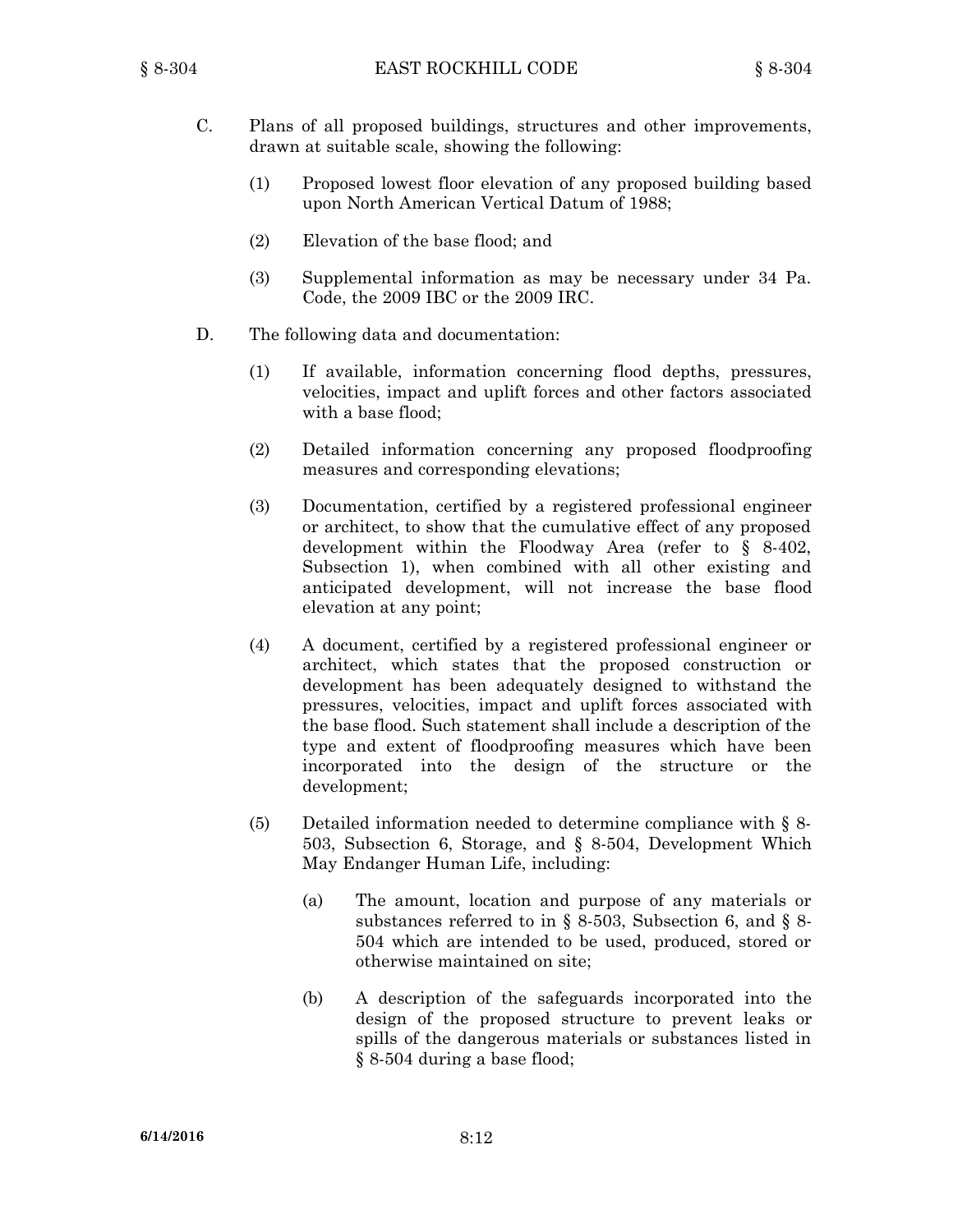- (6) The appropriate component of the Department of Environmental Protection's Planning Module for Land Development; and
- (7) Where any excavation or grading is proposed, <sup>a</sup> plan, meeting the requirements of the Department of Environmental Protection, to implement and maintain erosion and sedimentation control.

## **§ 8-305. Review by County Conservation District. [Ord. 277, 2/10/2015]**

A copy of all applications and plans for any proposed construction or development with <sup>a</sup> proposed earth disturbance of 1,000 square feet or more in any identified floodplain area shall be submitted by the applicant to the Bucks County Conservation District for review. Requirements of the Bucks County Conservation District shall be incorporated by the applicant into the proposed plan. Prior to the issuance of <sup>a</sup> floodplain permit by the Township, <sup>a</sup> letter of adequacy must be received from the Bucks County Conservation District, where applicable.

## **§ 8-306. Review of Application by Others. [Ord. 277, 2/10/2015]**

A copy of all plans and applications for any proposed construction or development in any identified floodplain area to be considered for approval may be submitted by the floodplain administrator to any other appropriate agencies or individuals (e.g., Zoning Officer, Planning Commission, etc.) for review and comment.

## **§ 8-307. Changes. [Ord. 277, 2/10/2015]**

After the issuance of <sup>a</sup> floodplain permit by the floodplain administrator, no changes of any kind shall be made to the application, permit or any of the plans, specifications or other documents submitted with the application without the written consent or approval of the floodplain administrator. Requests for any such change shall be in writing and shall be submitted by the applicant to the floodplain administrator for consideration.

## **§ 8-308. Placards. [Ord. 277, 2/10/2015]**

In addition to the floodplain permit, the floodplain administrator shall issue <sup>a</sup> placard which shall be displayed on the premises during the time construction is in progress. This placard shall show the number of the floodplain permit and the date of its issuance and be signed by the floodplain administrator.

## **§ 8-309. Start of Construction. [Ord. 277, 2/10/2015]**

1. Work on the proposed construction and/or development shall begin within 180 days after the date of issuance and shall be completed within 12 months after the date of issuance of the floodplain permit or the permit shall expire, unless <sup>a</sup> time extension is granted, in writing, by the floodplain administrator.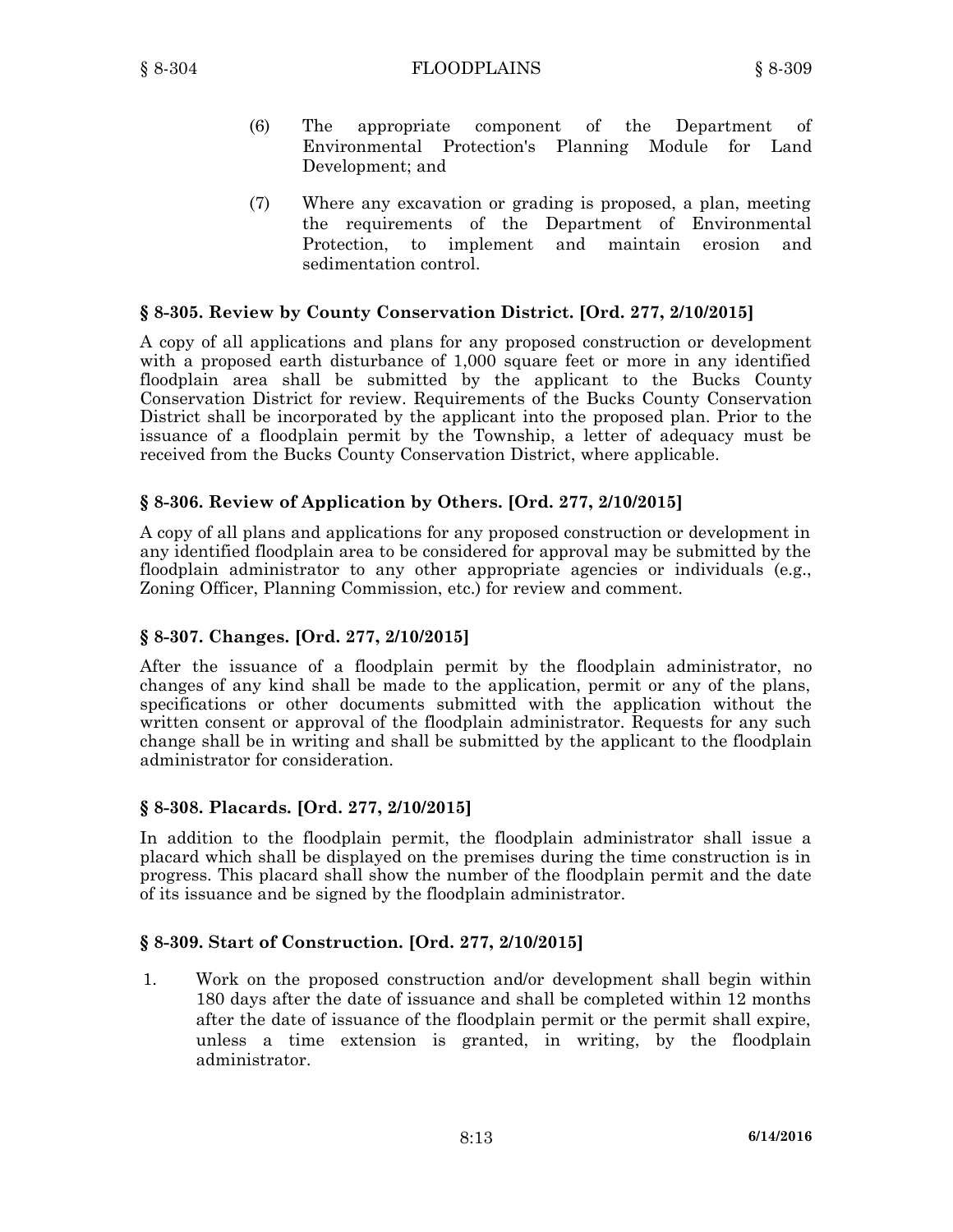- 2. The "actual start of construction" means either the first placement of permanent construction of <sup>a</sup> structure on <sup>a</sup> site, such as the pouring of slab or footings, the installation of piles, the construction of columns, or any work beyond the stage of excavation; or the placement of <sup>a</sup> manufactured home on <sup>a</sup> foundation. Permanent construction does not include land preparation, such as clearing, grading, and filling; nor does it include the installation of streets and/or walkways; nor does it include excavation for <sup>a</sup> basement, footings, piers, or foundations or the erection of temporary forms; nor does it include the installation on the property of accessory buildings, such as garages or sheds not occupied as dwelling units or not part of the main structure. For <sup>a</sup> substantial improvement, the "actual start of construction" means the first alteration of any wall, ceiling, floor, or other structural part of <sup>a</sup> building, whether or not that alteration affects the external dimensions of the building.
- 3. Time extensions shall be granted only if <sup>a</sup> written request is submitted by the applicant which sets forth sufficient and reasonable cause for the floodplain administrator to approve such <sup>a</sup> request and the original permit is compliant with the ordinance and FIRM/FIS in effect at the time the extension is granted.

### **§ 8-310. Fees. [Ord. 277, 2/10/2015]**

Applicants for <sup>a</sup> floodplain permit shall, at the time of making application, pay to the Township <sup>a</sup> fee in accordance with <sup>a</sup> fee schedule adopted by resolution of the Board of Supervisors upon enactment of this chapter, or as such schedule may be amended by resolution of the Board of Supervisors.

#### **§ 8-311. Enforcement. [Ord. 277, 2/10/2015]**

- 1. Notices. Whenever the floodplain administrator or other authorized Township representative determines that there are reasonable grounds to believe that there has been <sup>a</sup> violation of any provisions of this chapter, or of any regulations adopted pursuant thereto, the floodplain administrator shall give notice of such alleged violation as hereinafter provided. Such notice shall:
	- A. Be in writing;
	- B. Include <sup>a</sup> statement of the reasons for its issuance;
	- C. Allow <sup>a</sup> reasonable time, not to exceed <sup>a</sup> period of 30 days, for the performance of any act it requires;
	- D. Be served upon the property owner or his agent, as the case may require; provided, however, that such notice or order shall be deemed to have been properly served upon such owner or agent when <sup>a</sup> copy thereof has been served with such notice by any other method authorized or required by the laws of this state; and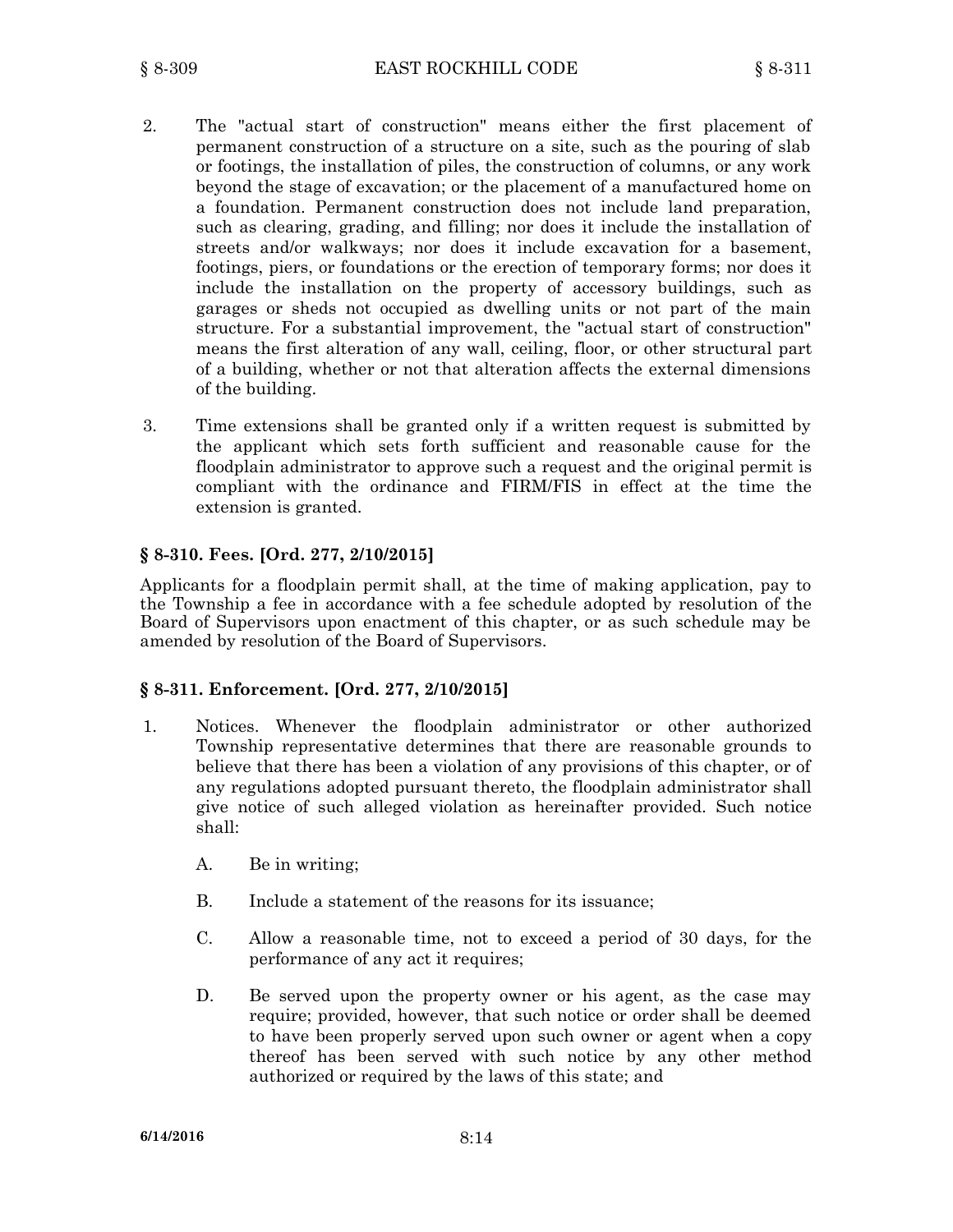- E. Contain an outline of remedial actions which, if taken, will effect compliance with the provisions of this chapter.
- 2. Penalties. Any person who fails to comply with any or all of the requirements or provisions of this chapter or who fails or refuses to comply with any notice, order or direction of the floodplain administrator or any other authorized employee of the Township shall be guilty of <sup>a</sup> summary offense and, upon conviction shall pay <sup>a</sup> fine to East Rockhill Township of not less than \$25 nor more than \$600, plus costs of prosecution. In addition to the above penalties, all other actions are hereby reserved, including an action in equity, for the proper enforcement of this chapter. The imposition of <sup>a</sup> fine or penalty for any violation of, or noncompliance with, this chapter shall not excuse the violation or noncompliance or permit it to continue, and all such persons shall be required to correct or remedy such violations and noncompliance within <sup>a</sup> reasonable time. Any development initiated or any structure or building constructed, reconstructed, enlarged, altered, or relocated, in noncompliance with this chapter may be declared by the Board of Supervisors to be <sup>a</sup> public nuisance and abatable as such.

# **§ 8-312. Appeals. [Ord. 277, 2/10/2015]**

- 1. Any person aggrieved by any action or decision of the floodplain administrator concerning the administration of the provisions of this chapter may appeal to the Zoning Hearing Board. Such appeal must be filed, in writing, within 30 days after the decision, determination or action of the floodplain administrator.
- 2. Upon receipt of such appeal, the Zoning Hearing Board shall consider the appeal in accordance with the Municipalities Planning Code **5** and any other local ordinance.
- 3. Any person aggrieved by any decision of the Zoning Hearing Board may seek relief therefrom by appeal to court, as provided by the laws of this commonwealth, including the Pennsylvania Flood Plain Management Act. **6**

**<sup>5</sup> Editor's Note: See 53 P.S. § 10101 et seq.**

**<sup>6</sup> Editor's Note: See 32 P.S. § 679.101 et seq.**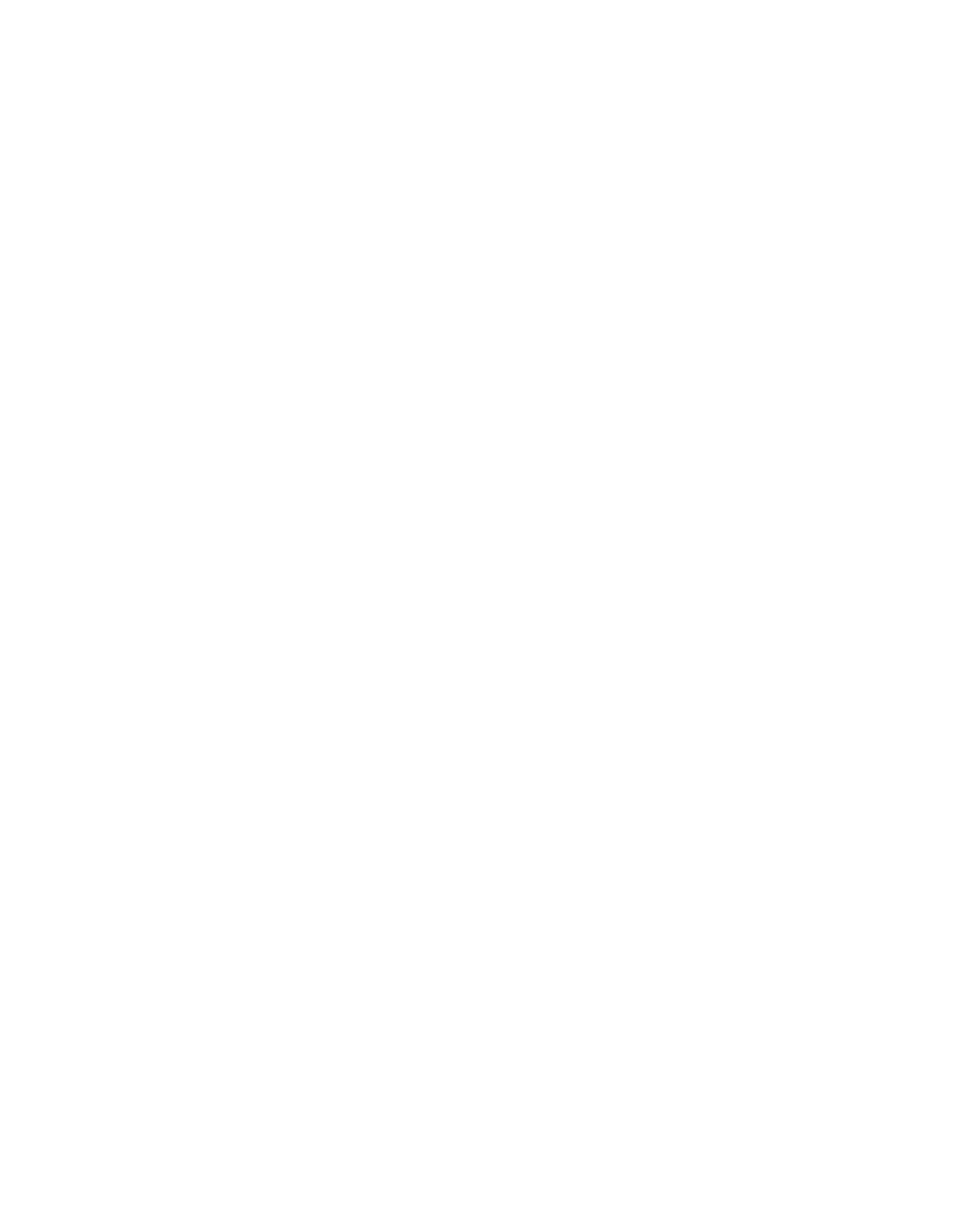## **IDENTIFICATION OF FLOODPLAIN AREAS**

## **§ 8-401. Identification. [Ord. 277, 2/10/2015]**

- 1. The identified floodplain area shall be:
	- A. Any areas of East Rockhill Township classified as special flood hazard areas (SFHAs) in the Flood Insurance Study (FIS) and the accompanying Flood Insurance Rate Maps (FIRMs), dated March 16, 2015, and issued by the Federal Emergency Management Agency (FEMA), or the most-recent revision thereof, including all digital data developed as part of the Flood Insurance Study; and
	- B. For areas abutting streams and watercourses where the one-hundredyear floodplain (one-percent annual chance flood) has not been delineated by <sup>a</sup> flood insurance study, the applicant shall submit <sup>a</sup> floodplain identification study. The study, prepared by <sup>a</sup> registered professional engineer expert in the preparation of hydrologic and hydraulic studies, shall be used to delineate the one-hundred-year floodplain. The floodplain study shall be subject to the review and approval of the Township. All areas inundated by the one-hundredyear flood shall be included in the floodplain area.
- 2. The above-referenced FIS and FIRMs, and any subsequent revisions and amendments, are hereby adopted by East Rockhill Township and declared to be <sup>a</sup> part of this chapter.

# **§ 8-402. Description and Special Requirements of Identified Floodplain Areas. [Ord. 277, 2/10/2015]**

The identified floodplain area shall consist of the following specific areas/districts:

- 1. The Floodway Area/District identified as "floodway" in the FIS, which represents the channel of <sup>a</sup> watercourse and the adjacent land areas that must be reserved in order to discharge the base flood without any increase in the water surface elevation at any point. This term shall also include floodway areas which have been identified in other available studies or sources of information for those special floodplain areas where no floodway has been identified in the FIS.
	- A. Within any Floodway Area, no encroachments, including fill, new construction, substantial improvements, or other development, shall be permitted unless it has been demonstrated through hydrologic and hydraulic analysis performed in accordance with standard engineering practice that the proposed encroachment would not result in any increase in flood levels within the community during the occurrence of the base flood discharge.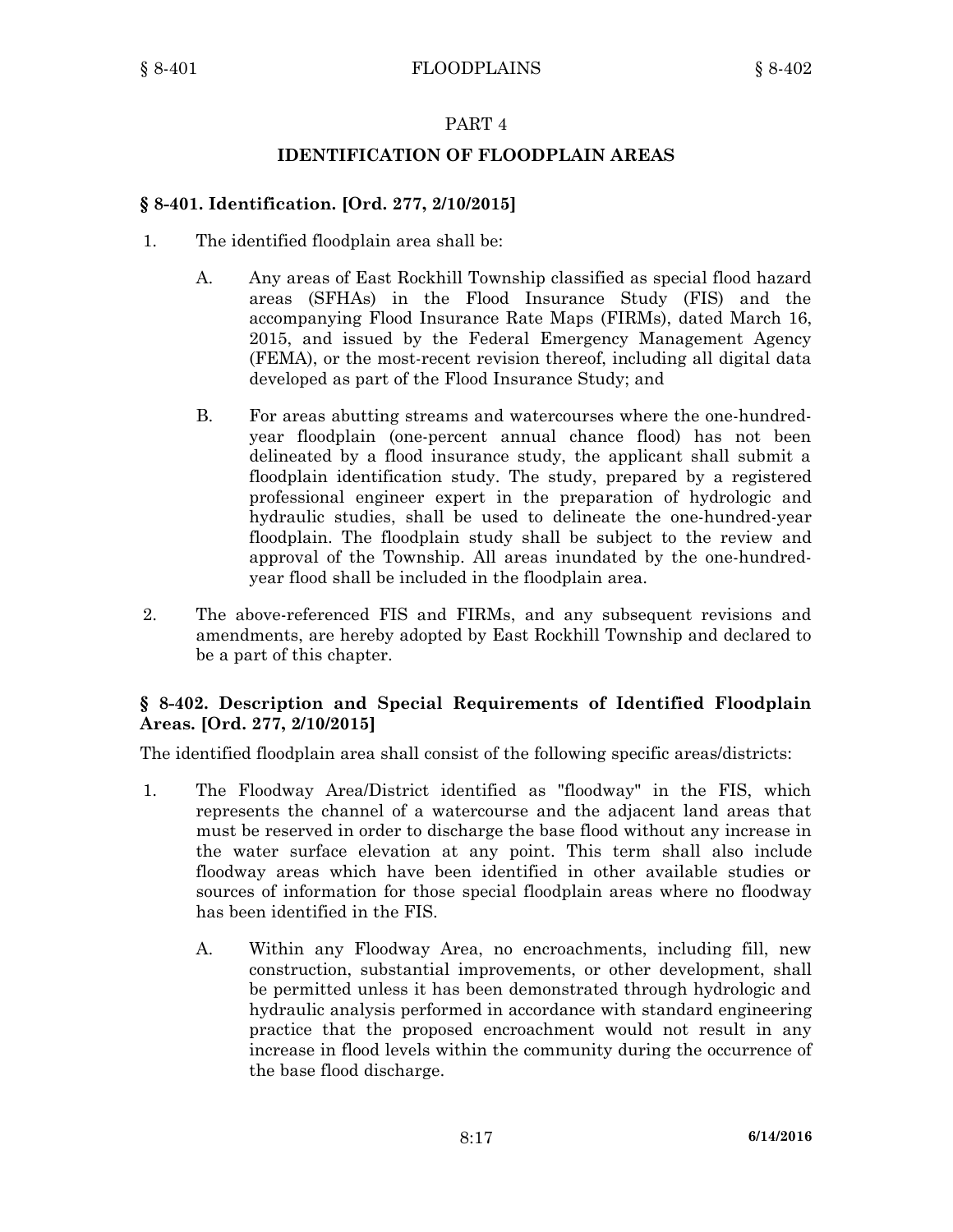- B. No new construction or development shall be allowed, unless <sup>a</sup> permit is obtained from the Department of Environmental Protection's regional office.
- 2. The AE Area/District shall be those areas adjacent to the floodway and identified as an AE Zone on the FIRM included in the FIS prepared by FEMA for which base flood elevations have been provided.
- 3. The A Area/District shall be those areas identified as an A Zone on the FIRM included in the FIS prepared by FEMA and for which no one-percent annual chance flood elevations have been provided. For these areas, elevation and floodway information from other federal, state, or other acceptable source shall be used when available. Where other acceptable information is not available, the elevation shall be determined by hydrologic and hydraulic engineering techniques. Hydrologic and hydraulic analyses shall be undertaken only by registered professional engineers or others of demonstrated qualifications, who shall certify that the technical methods used correctly reflect currently accepted technical concepts. Studies, analyses, computations, etc., shall be submitted in sufficient detail to allow <sup>a</sup> thorough technical review by the Township.
- 4. For areas adjoining streams, ponds, and lakes not included in the FIS prepared by FEMA, the applicant shall be required to determine the elevation and area of the floodplain with hydrologic and hydraulic engineering techniques. Hydrologic and hydraulic analyses shall be undertaken only by registered professional engineers or others of demonstrated qualifications, who shall certify that the technical methods used correctly reflect currently accepted technical concepts. Studies, analyses, computations, etc., shall be submitted in sufficient detail to allow <sup>a</sup> thorough technical review by the Township. All areas inundated by the onehundred-year flood shall be included in the floodplain area.

## **§ 8-403. Changes in Identification of Area. [Ord. 277, 2/10/2015]**

The identified floodplain area may be revised or modified by the Board of Supervisors where studies or information provided by <sup>a</sup> qualified agency or person documents the need for such revision. However, prior to any such change within the A Area/District or AE Area/District, approval must be obtained from FEMA. Additionally, as soon as practicable, but not later than six months after the date such information becomes available, FEMA shall be notified of the changes by submission of technical or scientific data. Refer to § 8-502, Subsection 1, for situations where FEMA notification is required.

#### **§ 8-404. Boundary Disputes. [Ord. 277, 2/10/2015]**

Should <sup>a</sup> dispute concerning any identified floodplain boundary arise, an initial determination shall be made by the floodplain administrator, and any party aggrieved by this decision or determination may appeal to the Zoning Hearing Board. The burden of proof shall be on the appellant.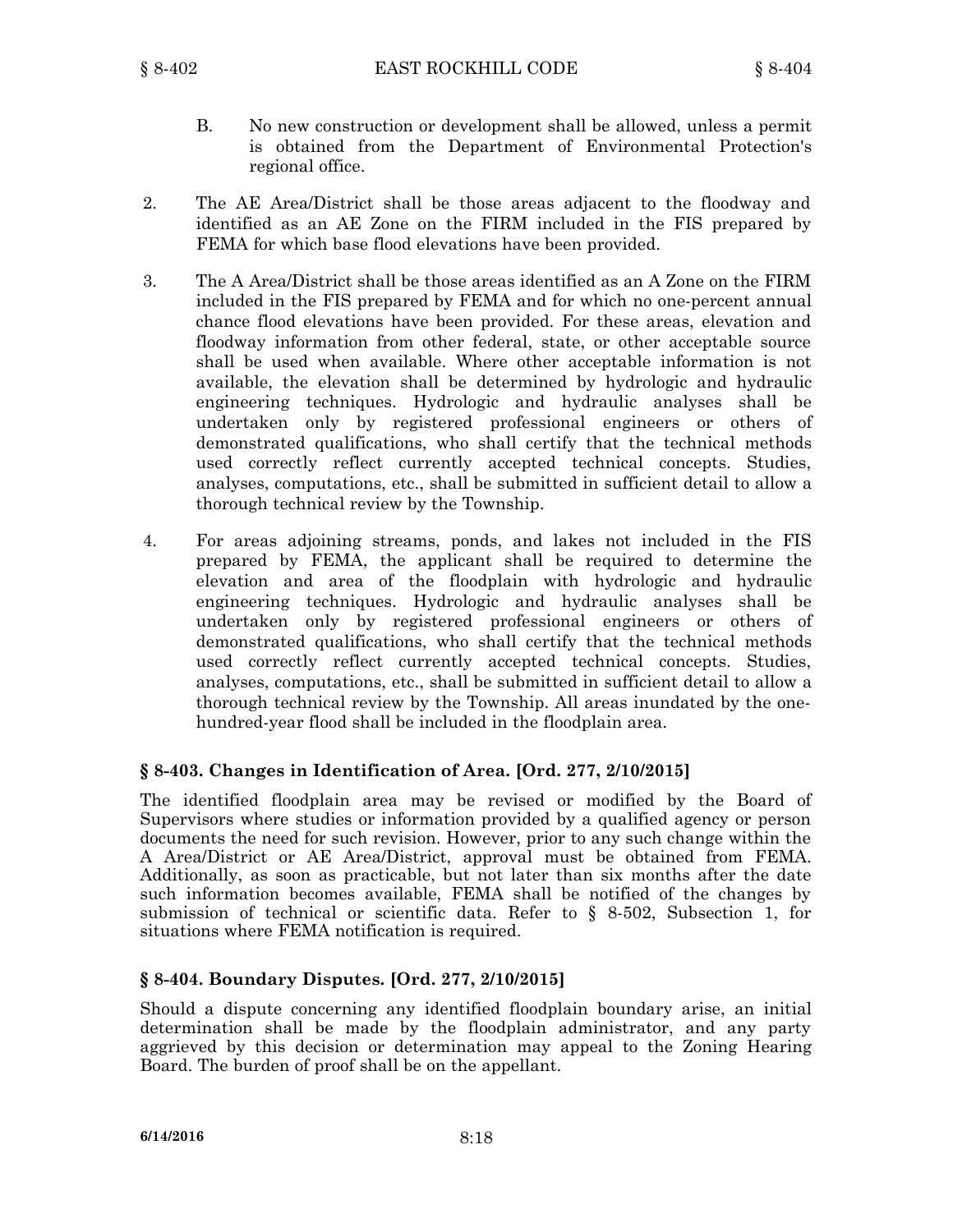## **§ 8-405. Jurisdictional Boundary Changes. [Ord. 277, 2/10/2015]**

Prior to development occurring in areas where annexation or other corporate boundary changes are proposed or have occurred, the Township shall review flood hazard data affecting the lands subject to boundary changes. The Township shall adopt and enforce floodplain regulations in areas subject to annexation or corporate boundary changes which meet or exceed those in 44 CFR 60.3.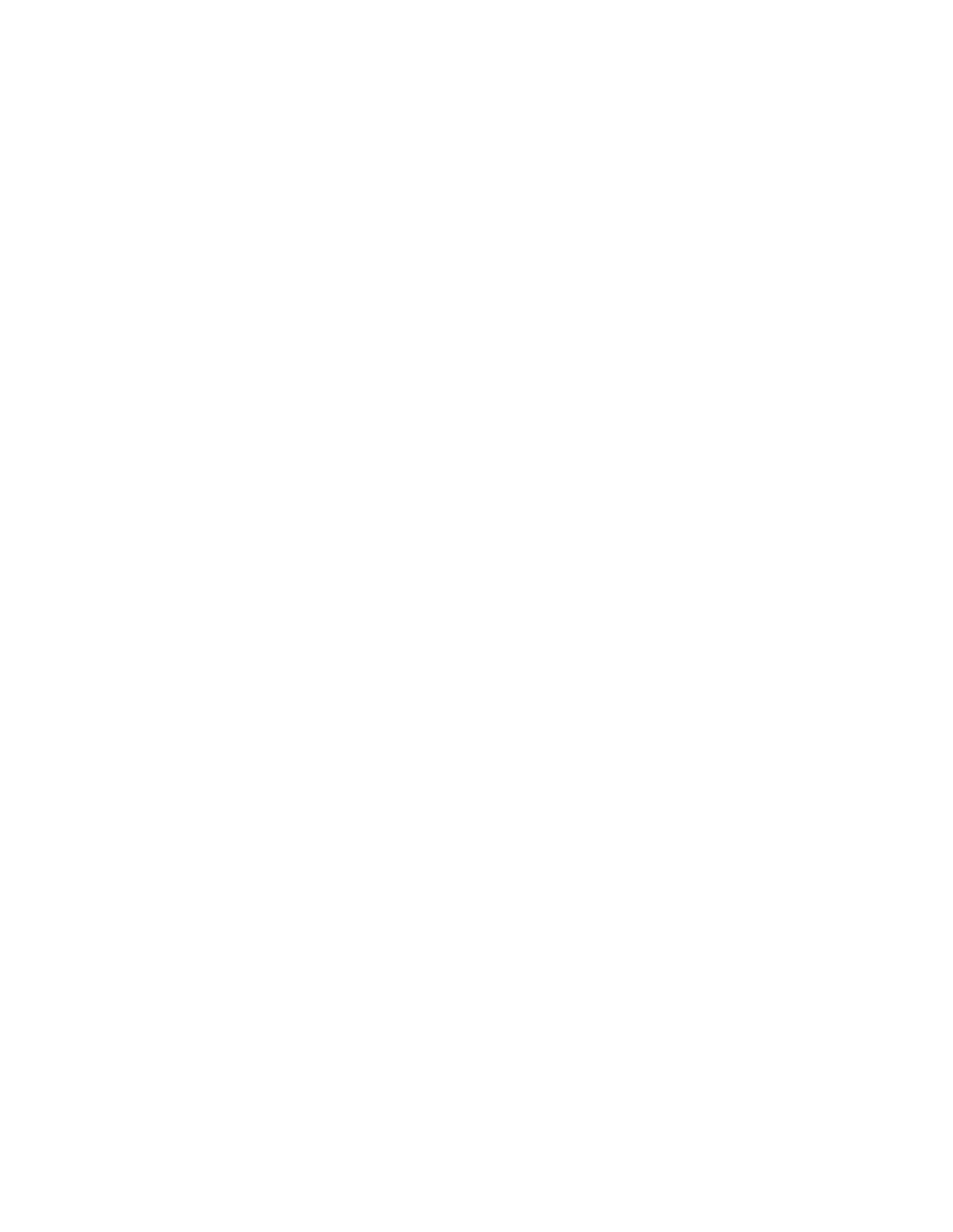## **TECHNICAL PROVISIONS**

#### **§ 8-501. General Requirements. [Ord. 277, 2/10/2015]**

- 1. Alteration or Relocation of Watercourse.
	- A. No encroachment, alteration, or improvement of any kind shall be made to any watercourse until all adjacent municipalities which may be affected by such action have been notified by the Township and until all required permits or approvals have been first obtained from the Department of Environmental Protection's regional office.
	- B. No encroachment, alteration, or improvement of any kind shall be made to any watercourse unless it can be shown that the activity will not reduce or impede the flood-carrying capacity of the watercourse in any way.
	- C. In addition, FEMA and the Pennsylvania Department of Community and Economic Development shall be notified prior to any alteration or relocation of any watercourse included in the FIS.
- 2. When <sup>a</sup> community proposes to permit the following encroachments: any development that causes <sup>a</sup> rise in the base flood elevations within the floodway; or alteration or relocation of <sup>a</sup> stream, including but not limited to installing culverts and bridges within Identified Floodplain A or AE Areas (refer to § 8-402, Subsections 2 and 3); the applicant shall (as per 44 CFR Part 65.12):
	- A. Apply to FEMA for conditional approval of such action prior to permitting the encroachments to occur.
	- B. Upon receipt of the Administrator's conditional approval of map change and prior to approving the proposed encroachments, <sup>a</sup> community shall provide evidence to FEMA of the adoption of floodplain management ordinances incorporating the increased base flood elevations and/or revised floodway reflecting the post-project condition.
	- C. Upon completion of the proposed encroachments, <sup>a</sup> community shall provide as-built certifications. FEMA will initiate <sup>a</sup> final map revision upon receipt of such certifications in accordance with 44 CFR Part 67.
- 3. Any new construction, development, uses or activities allowed within any identified floodplain area shall be undertaken in strict compliance with the provisions contained in this chapter and any other applicable codes, ordinances and regulations.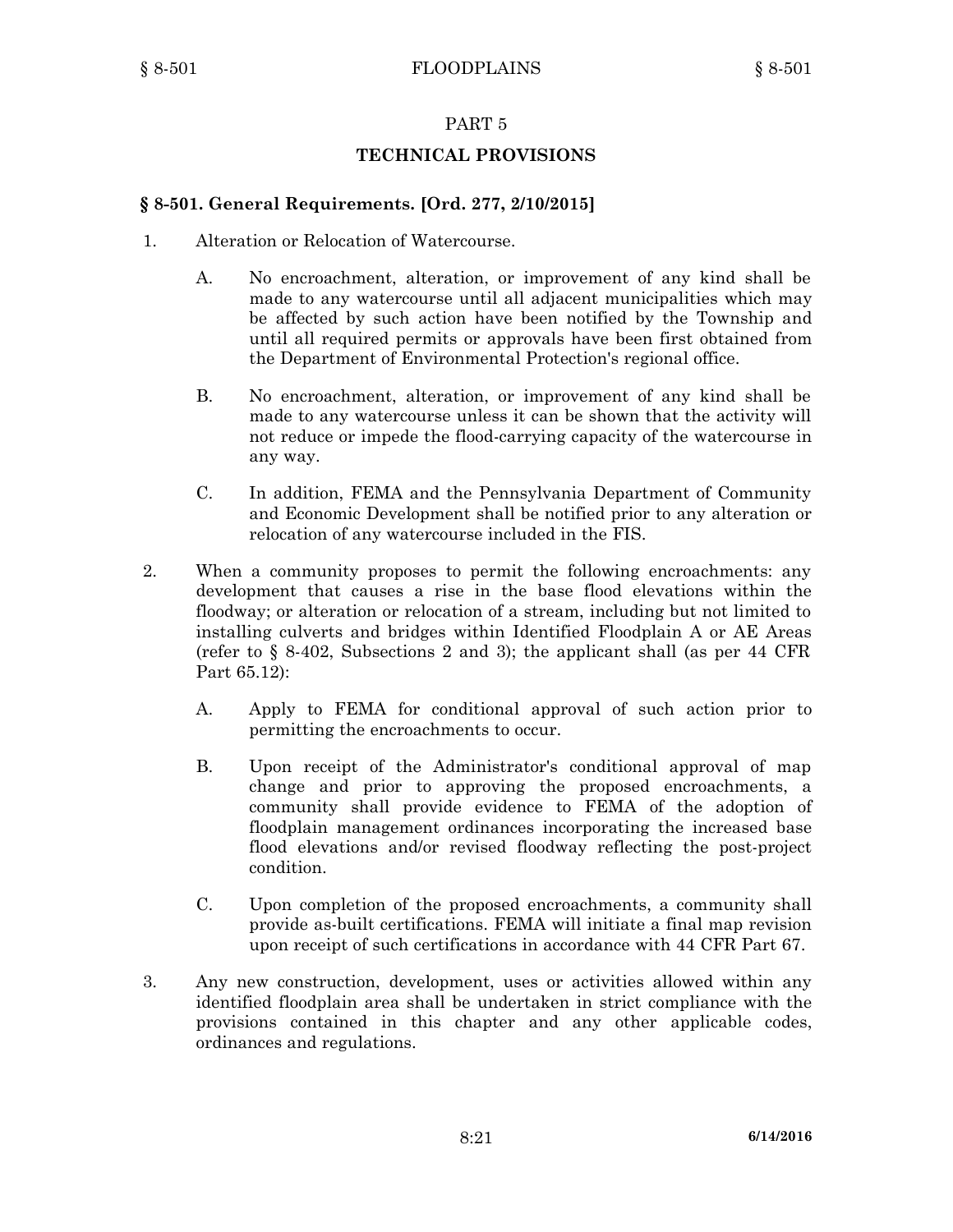4. Within any identified floodplain area (refer to § 8-402), no new construction or development shall be located within the area measured 50 feet landward from the top-of-bank of any watercourse, except for roads, driveways and utility crossings where the appropriate permit is obtained from the Department of Environmental Protection's regional office.

## **§ 8-502. Elevation and Floodproofing Requirements. [Ord. 277, 2/10/2015]**

- 1. Residential Structures When Permitted as <sup>a</sup> Variance by the Zoning Hearing Board.
	- A. In AE Zones, any new construction or substantial improvement shall have the lowest floor (including basement) elevated to, or above, the regulatory flood elevation.
	- B. In A Zones, where there are no base flood elevations specified on the FIRM, any new construction or substantial improvement shall have the lowest floor (including basement) elevated to, or above, the regulatory flood elevation determined in accordance with § 8-402, Subsection 3, of this chapter.
	- C. The design and construction standards and specifications contained in the 2009 International Building Code (IBC) and in the 2009 International Residential Code (IRC), or the most-recent revisions thereof, and ASCE 24 and 34 Pa. Code (Chapters 401-405, as amended) shall be utilized, where they are more restrictive.
- 2. Nonresidential Structures When Permitted as <sup>a</sup> Variance by the Zoning Hearing Board.
	- A. In AE Zones, any new construction or substantial improvement of <sup>a</sup> nonresidential structure shall have the lowest floor (including basement) elevated to, or above, the regulatory flood elevation, or be designed and constructed so that the space enclosed below the regulatory flood elevation:
		- (1) Is floodproofed so that the structure is watertight with walls substantially impermeable to the passage of water; and
		- (2) Has structural components with the capability of resisting hydrostatic and hydrodynamic loads and effects of buoyancy; and
		- (3) Is certified by <sup>a</sup> registered professional/architect that the design and methods of construction meet requirements of 44 CFR 603, Subpart A, Requirements for Floodplain Management Regulations.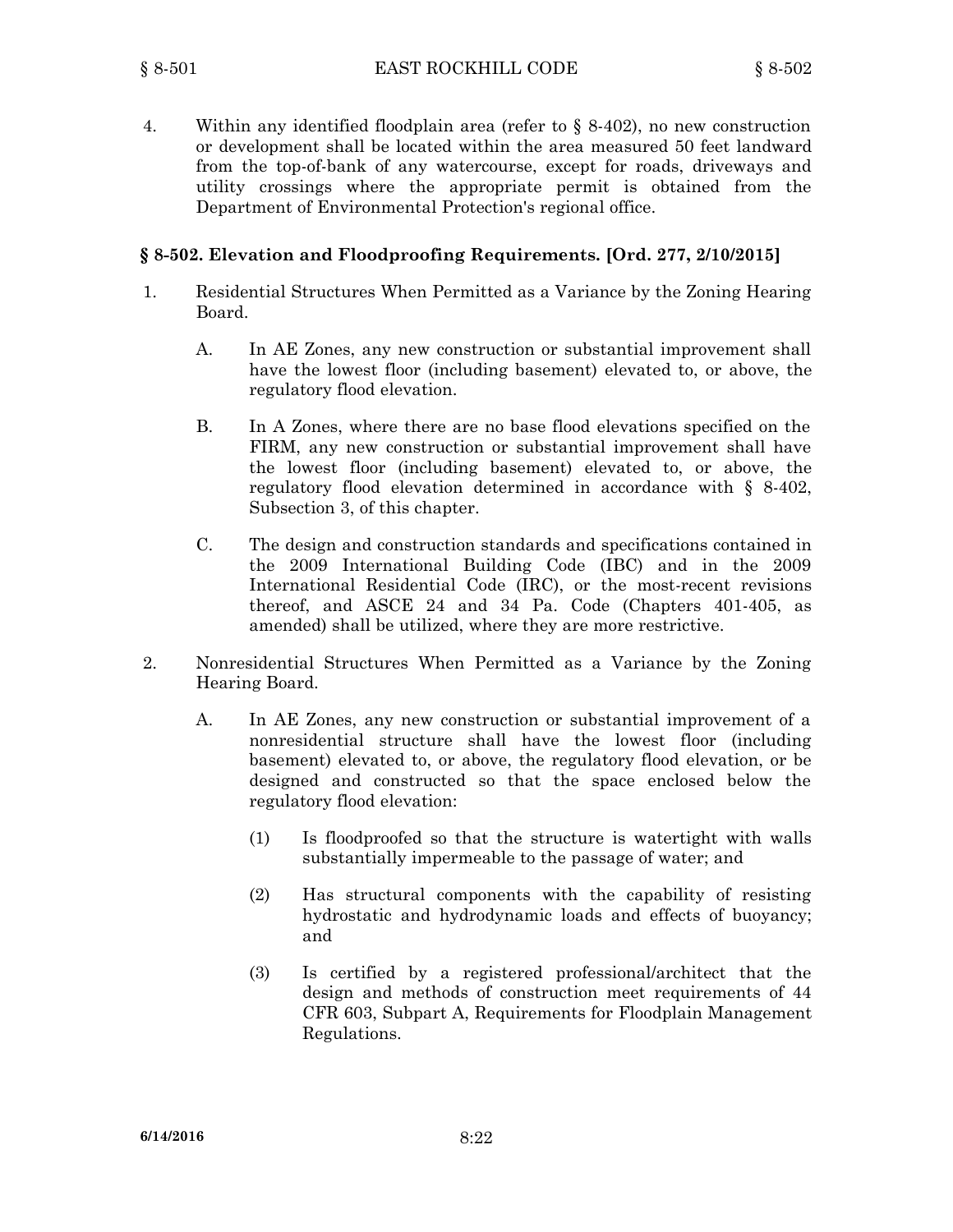- B. In A Zones, where there are no base flood elevations specified on the FIRM, any new construction or substantial improvement shall have the lowest floor (including basement) elevated or floodproofed to, or above, the regulatory flood elevation determined in accordance with § 8-402, Subsection 3, of this chapter.
- C. Any nonresidential structure, or part thereof, made watertight below the regulatory flood elevation shall be floodproofed in accordance with the W1 or W2 space classification standards contained in the publication titled "Flood-Proofing Regulations" published by the United States Army Corps of Engineers (June 1972, as amended March 1992) or with some other equivalent standard. All plans and specifications for such floodproofing shall be accompanied by <sup>a</sup> statement, certified by <sup>a</sup> registered professional engineer or architect, which states that the proposed design and methods of construction are in conformance with the above-referenced standards.
- D. The design and construction standards and specifications contained in the 2009 International Building Code (IBC) and in the 2009 International Residential Code (IRC), or the most-recent revisions thereof, and ASCE 24 and 34 Pa. Code (Chapters 401-405, as amended) shall be utilized where they are more restrictive.
- 3. Space Below the Lowest Floor.
	- A. Fully enclosed space below the lowest floor (excluding basements) which will be used solely for the parking of a vehicle, building access, or incidental storage in an area other than <sup>a</sup> basement, shall be designed and constructed to allow for the automatic entry and exit of floodwaters for the purpose of equalizing hydrostatic forces on exterior walls. The term "fully enclosed space" includes crawl spaces but does not include basements.
	- B. Designs for meeting this requirement must either be certified by <sup>a</sup> registered professional engineer or architect, or meet or exceed the following minimum criteria:
		- (1) A minimum of two openings having <sup>a</sup> net total area of not less than one square inch for every square foot of enclosed space.
		- (2) The bottom of all openings shall be no higher than one foot above grade.
		- (3) Openings may be equipped with screens, louvers, etc., or other coverings or devices, provided that they permit the automatic entry and exit of floodwaters.
- 4. Historic Structures. Historic structures undergoing repair or rehabilitation that would constitute <sup>a</sup> "substantial improvement," as defined in this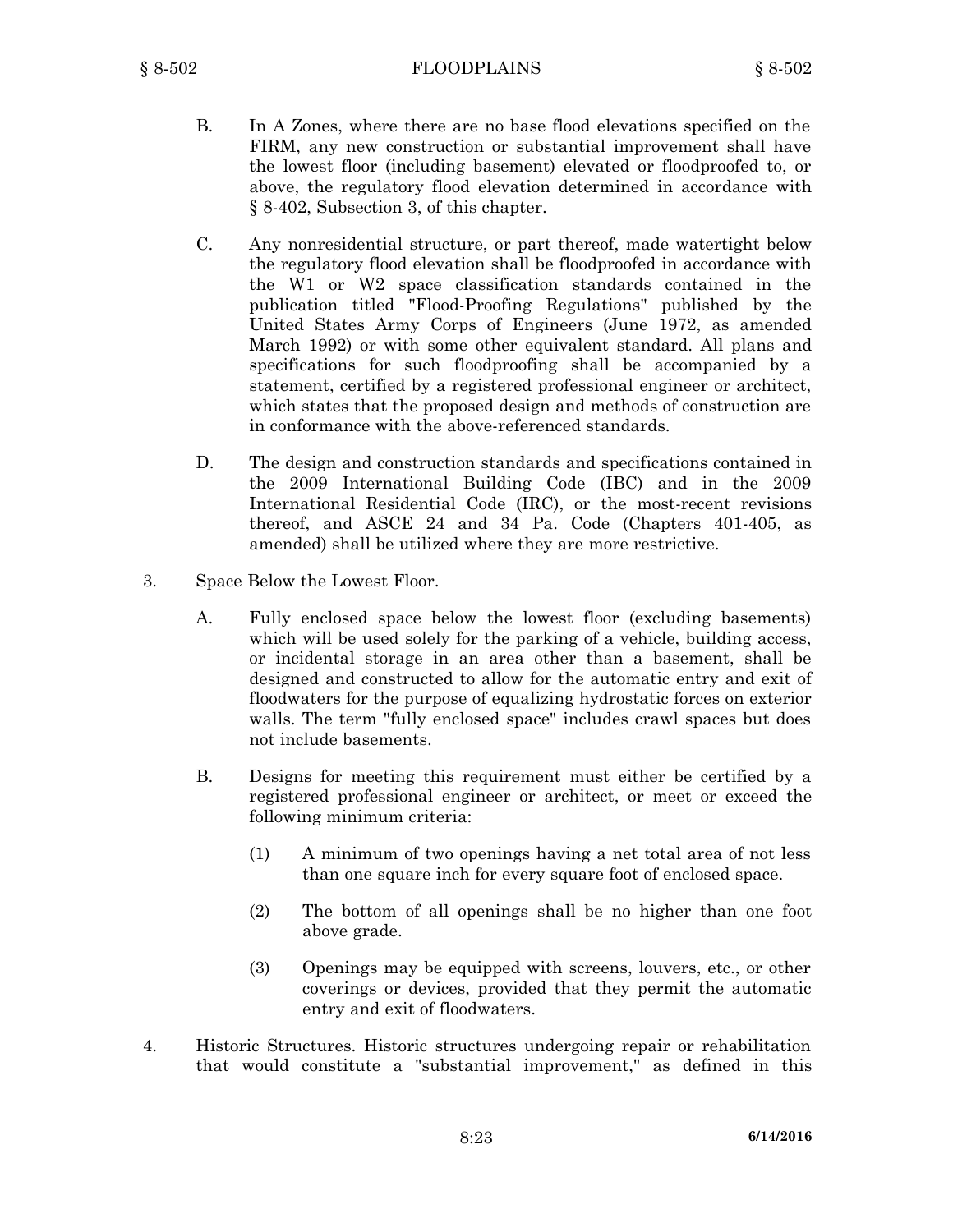chapter, must comply with all ordinance requirements that do not preclude <sup>a</sup> structure's continued designation as an historic structure. Documentation that <sup>a</sup> specific ordinance requirement will cause removal of the structure from the National Register of Historic Places or the State Inventory of Historic Places must be obtained from the Secretary of the Interior or the State Historic Preservation Officer. Any exemption from ordinance requirements will be the minimum necessary to preserve the historic character and design of the structure.

- 5. Accessory Structures. Structures accessory to <sup>a</sup> principal building need not be elevated or floodproofed to remain dry but shall comply, at <sup>a</sup> minimum, with the following requirements:
	- A. The structure shall not be designed or used for human habitation but shall be limited to the parking of vehicles or to the storage of tools, material, and equipment related to the principal use or activity; and
	- B. Floor area shall not exceed 200 square feet; and
	- C. The structure will have <sup>a</sup> low damage potential; and
	- D. The structure will be located on the site so as to cause the least obstruction to the flow of floodwaters; and
	- E. Power lines, wiring, and outlets will be elevated to at least 1 1/2 feet above the regulatory flood elevation; and
	- F. Permanently affixed utility equipment and appliances, such as furnaces, heaters, washers, dryers, etc., are prohibited; and
	- G. Sanitary facilities are prohibited; and
	- H. The structure shall be adequately anchored to prevent flotation, lateral movement and collapse and shall be designed to automatically provide for the entry and exit of floodwater for the purpose of equalizing hydrostatic forces on the walls. Designs for meeting this requirement must either be certified by <sup>a</sup> registered professional engineer or architect or meet or exceed the following minimum criteria:
		- (1) A minimum of two openings having <sup>a</sup> net total area of not less than one square inch for every square foot of enclosed space.
		- (2) The bottom of all openings shall be no higher than one foot above grade.
		- (3) Openings may be equipped with screens, louvers, etc., or other coverings or devices, provided that they permit the automatic entry and exit of floodwaters.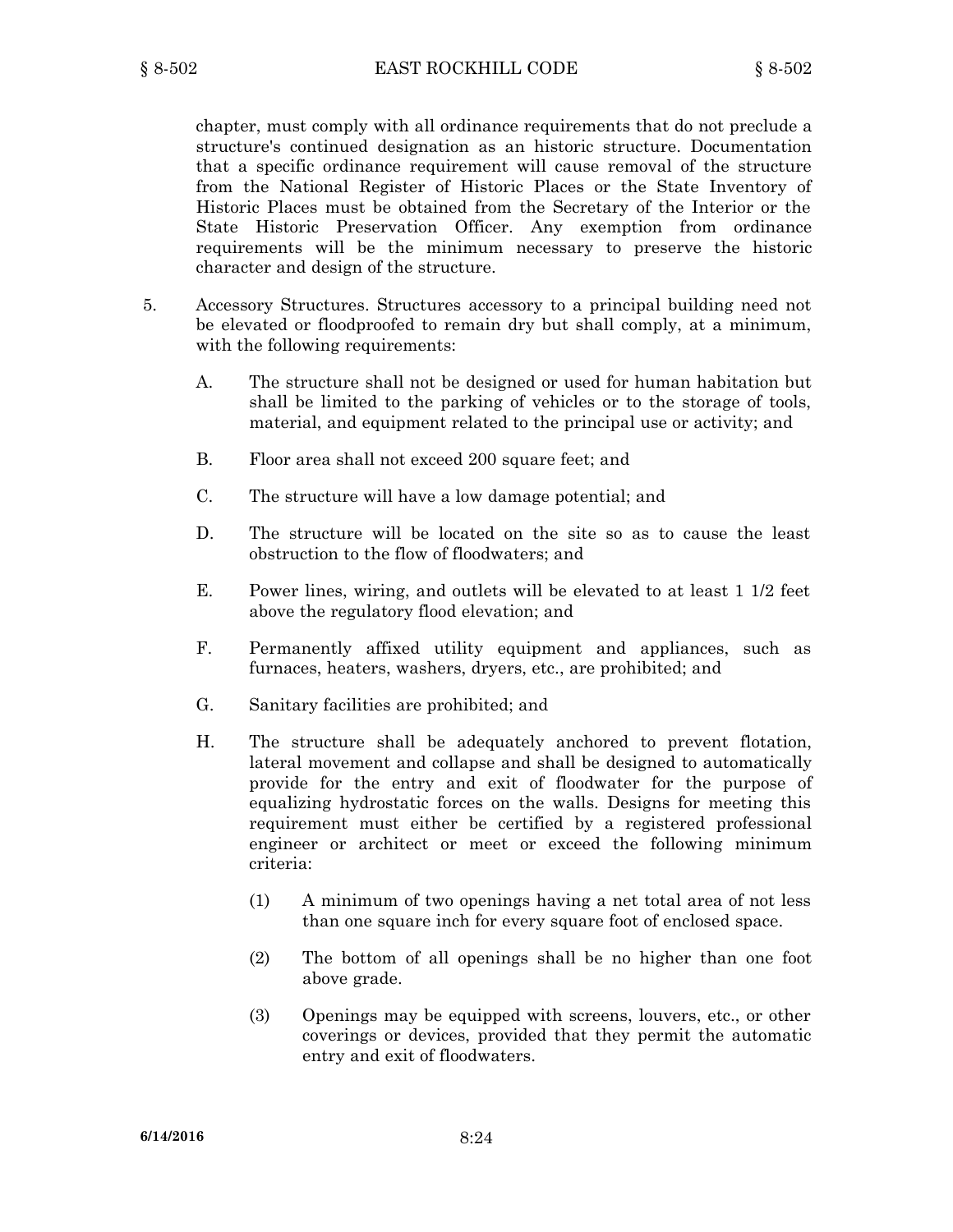# **§ 8-503. Design and Construction Standards. [Ord. 277, 2/10/2015]**

The following minimum standards shall apply for all construction and development proposed within any identified floodplain area:

- 1. Fill. Within any designated floodplain area, the use of fill shall be prohibited. If <sup>a</sup> variance is obtained in accordance with the criteria in Part 8, fill shall:
	- A. Extend laterally at least 15 feet beyond the building line from all points;
	- B. Consist of soil or small rock materials only, sanitary landfills shall not be permitted;
	- C. Be compacted to provide necessary permeability and resistance to erosion, scouring, or settling;
	- D. Be no steeper than one vertical to three horizontal feet, unless substantiated data justifying steeper slopes are submitted to, and approved by, the floodplain administrator; and
	- E. Be used to the extent to which it does not adversely affect adjacent properties.
- 2. Drainage Facilities. Storm drainage facilities shall be designed to convey the flow of stormwater runoff in <sup>a</sup> safe and efficient manner. The system shall ensure proper drainage along streets and provide positive drainage away from buildings. The system shall also be designed to prevent the discharge of excess runoff onto adjacent properties.
- 3. Water and Sanitary Sewer Facilities and Systems.
	- A. All new or replacement water supply and sanitary sewer facilities and systems shall be located, designed and constructed to minimize or eliminate flood damages and the infiltration of floodwaters.
	- B. Sanitary sewer facilities and systems shall be designed to prevent the discharge of untreated sewage into floodwaters.
	- C. No part of any on-site waste disposal system shall be located within any identified floodplain area except in strict compliance with all state and local regulations for such systems. If any such system is permitted, it shall be located so as to avoid impairment to it, or contamination from it, during <sup>a</sup> flood.
	- D. The design and construction provisions of the UCC and FEMA No. 348, "Protecting Building Utilities From Flood Damages," and the International Private Sewage Disposal Code shall be utilized.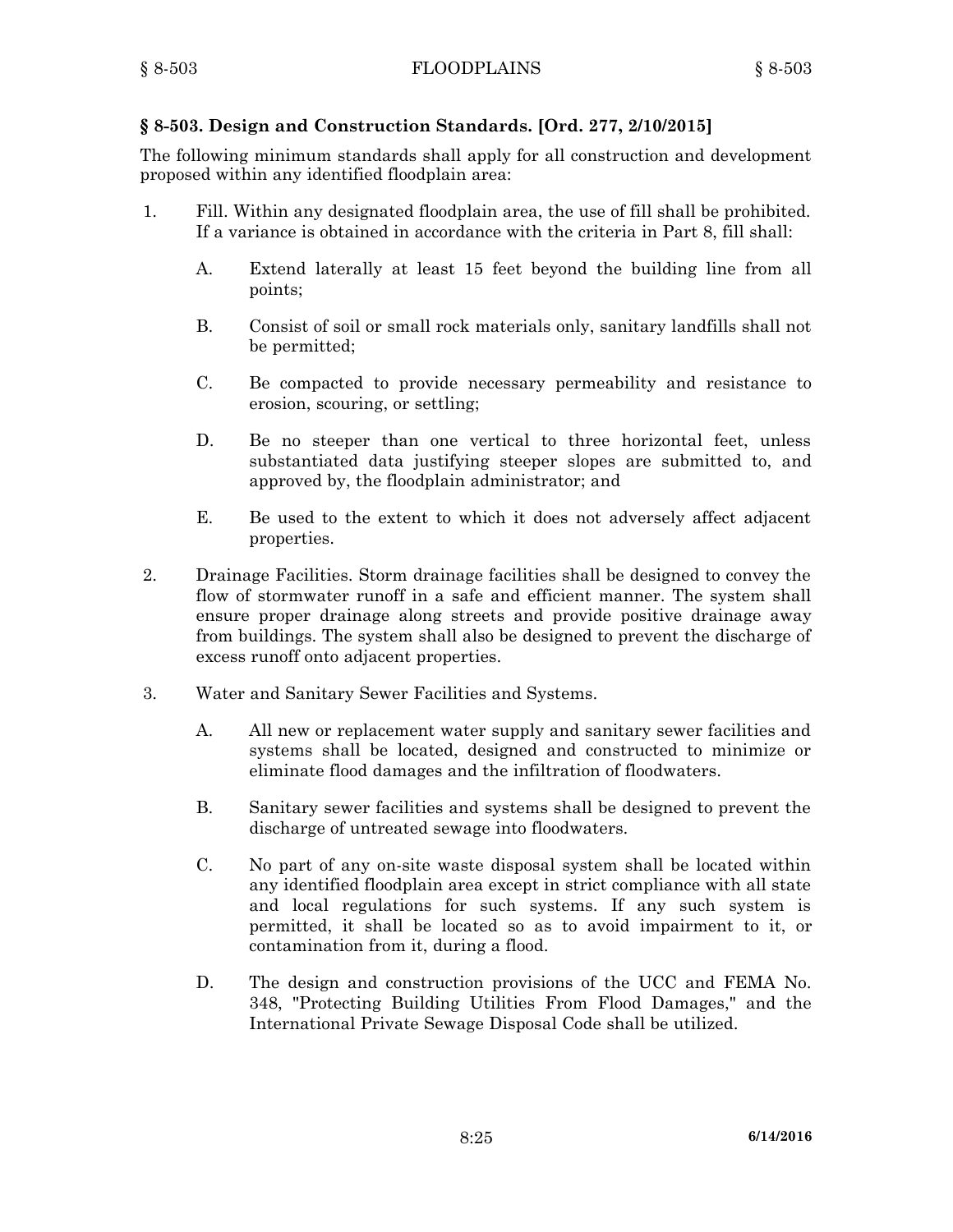- 4. Other Utilities. All other utilities, such as gas lines, electrical and telephone systems, shall be located, elevated (where possible) and constructed to minimize the chance of impairment during <sup>a</sup> flood.
- 5. Streets. The finished elevation of all new streets shall be no less than one foot below the regulatory flood elevation.
- 6. Storage. All materials that are buoyant, flammable, explosive, or, in times of flooding, could be injurious to human, animal, or plant life, and not listed in § 8-504, Development Which May Endanger Human Life, shall be stored at or above the regulatory flood elevation or floodproofed to the maximum extent possible.
- 7. Placement of Buildings and Structures. All buildings and structures shall be designed, located, and constructed so as to offer the minimum obstruction to the flow of water and shall be designed to have <sup>a</sup> minimum effect upon the flow and height of floodwater.
- 8. Anchoring.
	- A. All buildings and structures shall be firmly anchored in accordance with accepted engineering practices to prevent flotation, collapse, or lateral movement.
	- B. All air ducts, large pipes, storage tanks, and other similar objects or components located below the regulatory flood elevation shall be securely anchored or affixed to prevent flotation and shall be waterproofed.
- 9. Floors, Walls and Ceilings.
	- A. Wood flooring used at or below the regulatory flood elevation shall be installed to accommodate <sup>a</sup> lateral expansion of the flooring, perpendicular to the flooring grain, without causing structural damage to the building.
	- B. Plywood used at or below the regulatory flood elevation shall be of <sup>a</sup> marine or water-resistant variety.
	- C. Walls and cellings at or below the regulatory flood elevation shall be designed and constructed of materials that are water-resistant and will withstand inundation.
	- D. Windows, doors, and other components at or below the regulatory flood elevation shall be made of metal or other water-resistant material.
- 10. Paints and Adhesives.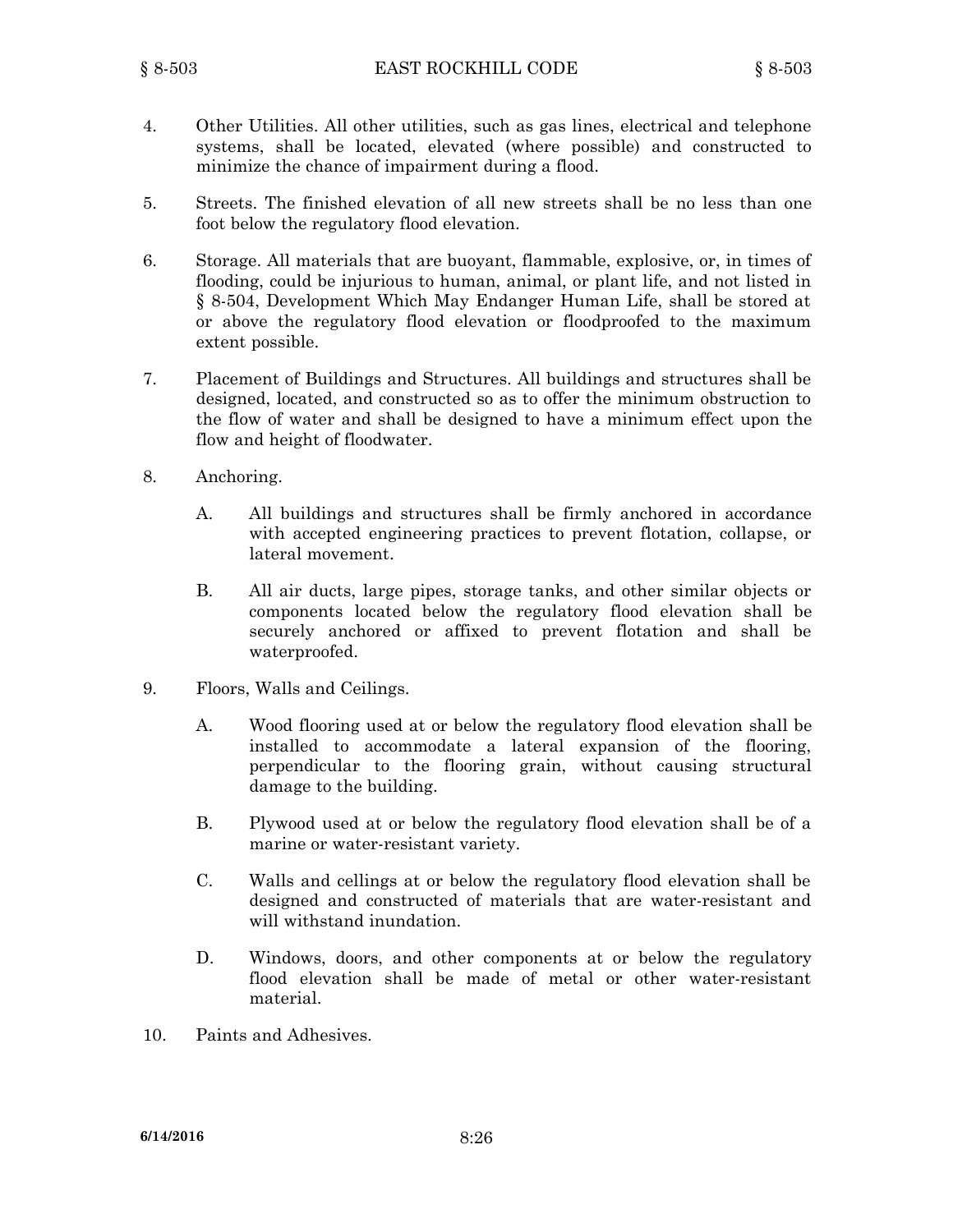- A. Paints and other finishes used at or below the regulatory flood elevation shall be of a marine or water-resistant quality.
- B. Adhesives used at or below the regulatory flood elevation shall be of <sup>a</sup> marine or water-resistant variety.
- C. All wooden components (doors, trim, cabinets, etc.) used at or below the regulatory flood elevation shall be finished with <sup>a</sup> marine or water-resistant paint or other finishing material.
- 11. Electrical Components.
	- A. Electrical distribution panels shall be at least three feet above the base flood elevation.
	- B. Separate electrical circuits shall serve lower levels and shall be dropped from above.
- 12. Equipment. Water heaters, furnaces, air-conditioning and ventilating units, and other electrical, mechanical or utility equipment or apparatus shall not be located below the regulatory flood elevation.
- 13. Fuel Supply Systems. All gas and oil supply systems shall be designed to prevent the infiltration of floodwaters into the system and discharges from the system into floodwaters. Additional provisions shall be made for the drainage of these systems in the event that floodwater infiltration occurs.
- 14. Uniform Construction Code Coordination. The standards and specifications contained in 34 Pa. Code (chapters 401-405), as amended, and not limited to the following provisions, shall apply to the above and other sections and subsections of this chapter, to the extent that they are more restrictive and supplement the requirements of this chapter:
	- A. International Building Code (IBC) 2009, or the latest edition thereof: Sections 801, 1202, 1403, 1603, 1605, 1612, 3402, and Appendix G.
	- B. International Residential Building Code (IRC) 2009, or the latest edition thereof: Sections R104, R105, R109, R323, Appendix AE101, Appendix E and Appendix J.

# **§ 8-504. Development Which May Endanger Human Life. [Ord. 277, 2/10/2015]**

1. In accordance with the Pennsylvania Flood Plain Management Act,<sup>7</sup> and the regulations adopted by the Department of Community and Economic Development as required by the Act, any new or substantially improved structure which will be used for the production or storage of any of the following substances listed in § 8-504, Subsection 2, of this chapter; or will be

**<sup>7</sup> Editor's Note: See 32 P.S. § 679.101 et seq.**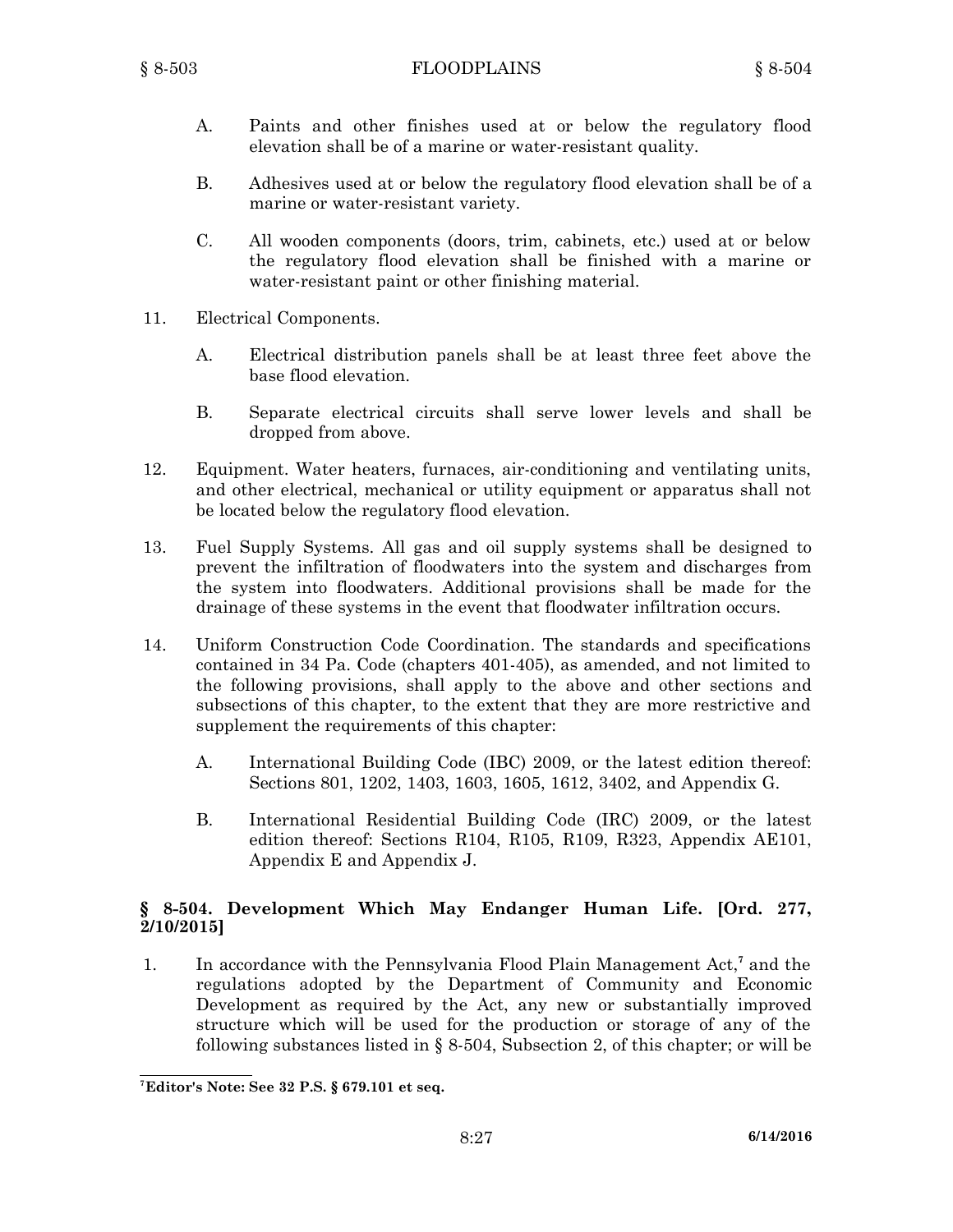used for any activity requiring the maintenance of <sup>a</sup> supply of more than 550 gallons, or other comparable volume, of any of the following dangerous materials or substances on the premises; or will involve the production, storage, or use of any amount of radioactive substances shall be prohibited in an identified floodplain area. No variance shall be granted.

- 2. The following list of materials and substances are considered dangerous to human life and are prohibited in an identified floodplain area:
	- A. Acetone.
	- B. Ammonia.
	- C. Benzene.
	- D. Calcium carbide.
	- E. Carbon disulfide.
	- F. Celluloid.
	- G. Chlorine.
	- H. Hydrochloric acid.
	- I. Hydrocyanic acid.
	- J. Magnesium.
	- K. Nitric acid and oxides of nitrogen.
	- L. Petroleum products (gasoline, fuel oil, etc.).
	- M. Phosphorus.
	- N. Potassium.
	- O. Sodium.
	- P. Sulphur and sulphur products.
	- Q. Pesticides (including insecticides, fungicides, and rodenticides).
	- R. Radioactive substances, insofar as such substances are not otherwise regulated.

### **§ 8-505. Special Requirements for Subdivisions and Land Developments. [Ord. 277, 2/10/2015]**

All subdivision proposals and development proposals in Identified Floodplain A Area (refer to § 8-402, Subsection 3), where base flood elevation data are not available, shall be supported by hydrologic and hydraulic engineering analyses that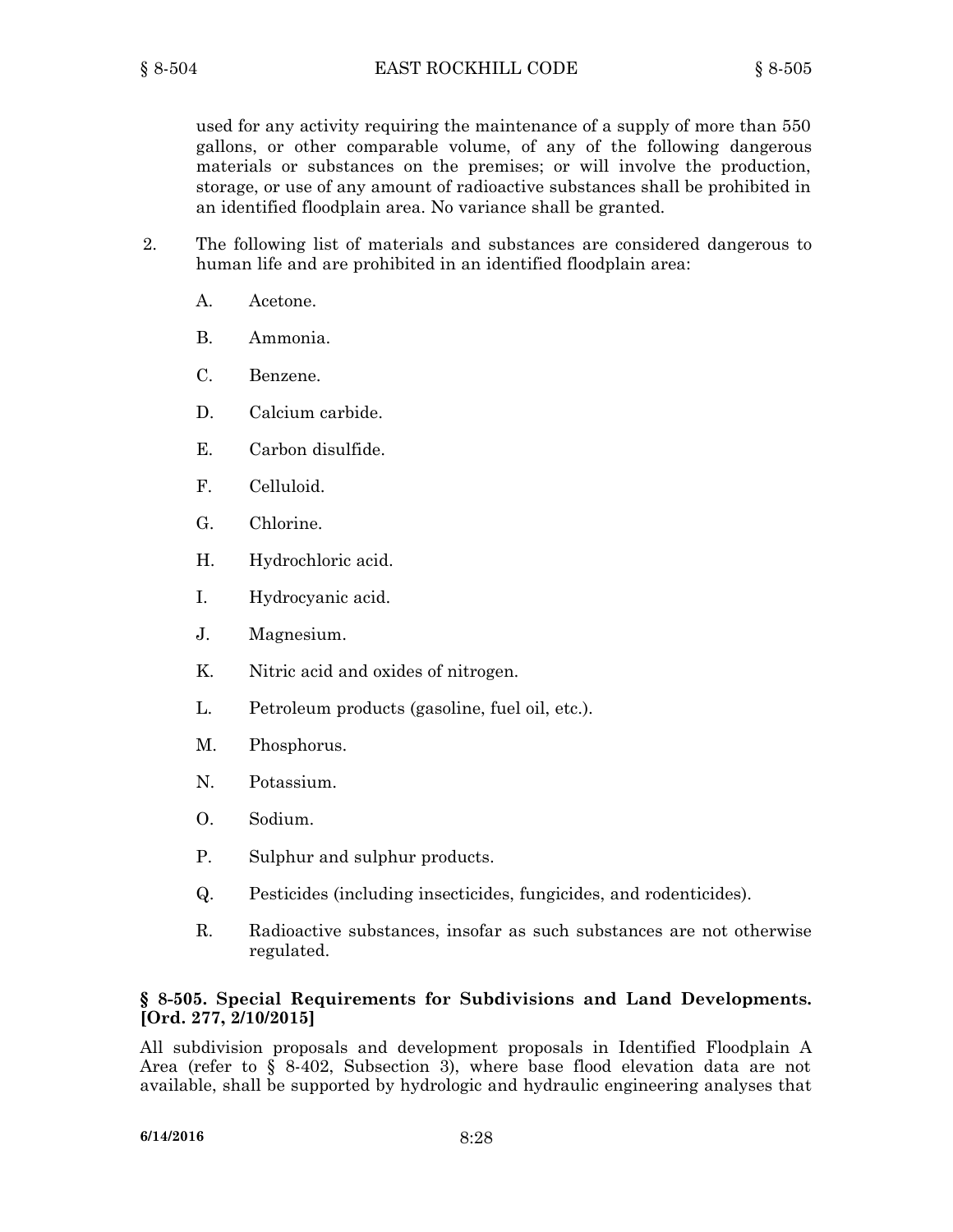determine base flood elevations and floodway information. The analyses shall be prepared by <sup>a</sup> licensed professional engineer in <sup>a</sup> format required by FEMA for <sup>a</sup> conditional letter of map revision or letter of map revision. Submittal requirements and processing fees shall be the responsibility of the applicant.

# **§ 8-506. Special Requirements for Manufactured Homes. [Ord. 277, 2/10/2015]**

- 1. Within any identified floodplain area, manufactured homes shall be prohibited. If <sup>a</sup> variance is obtained in accordance with criteria in Part 8, all manufactured homes, and any improvements thereto, shall:
	- A. Be placed on <sup>a</sup> permanent foundation;
	- B. Be elevated so that the lowest floor of the manufactured home is at least 2 1/2 feet above base flood elevation;
	- C. Be anchored to resist flotation, collapse, or lateral movement; and
	- D. Have all ductwork and utilities, including HVAC/heat pump, elevated to the regulatory flood elevation.
- 2. Installation of manufactured homes shall be done in accordance with the manufacturers' installation instructions as provided by the manufacturer. Where the applicant cannot provide the above information, the requirements of Appendix E of the 2009 International Residential Building Code or the United States Department of Housing and Urban Development's Permanent Foundations for Manufactured Housing, 1984 Edition, draft or latest revision thereto, and 34 Pa. Code, Chapters 401-405, shall apply.
- 3. Consideration shall be given to the installation requirements of the 2009 IBC and the 2009 IRC, or the most-recent revisions thereto, and 34 Pa. Code, as amended where appropriate and/or applicable to units where the manufacturers' standards for anchoring cannot be provided or were not established for the proposed unit's (units') installation.

## **§ 8-507. Special Requirements for Recreational Vehicles. [Ord. 277, 2/10/2015]**

Recreational vehicles in Zones A and AE must either be:

- 1. On the site for fewer than 180 consecutive days; or
- 2. Fully licensed and ready for highway use.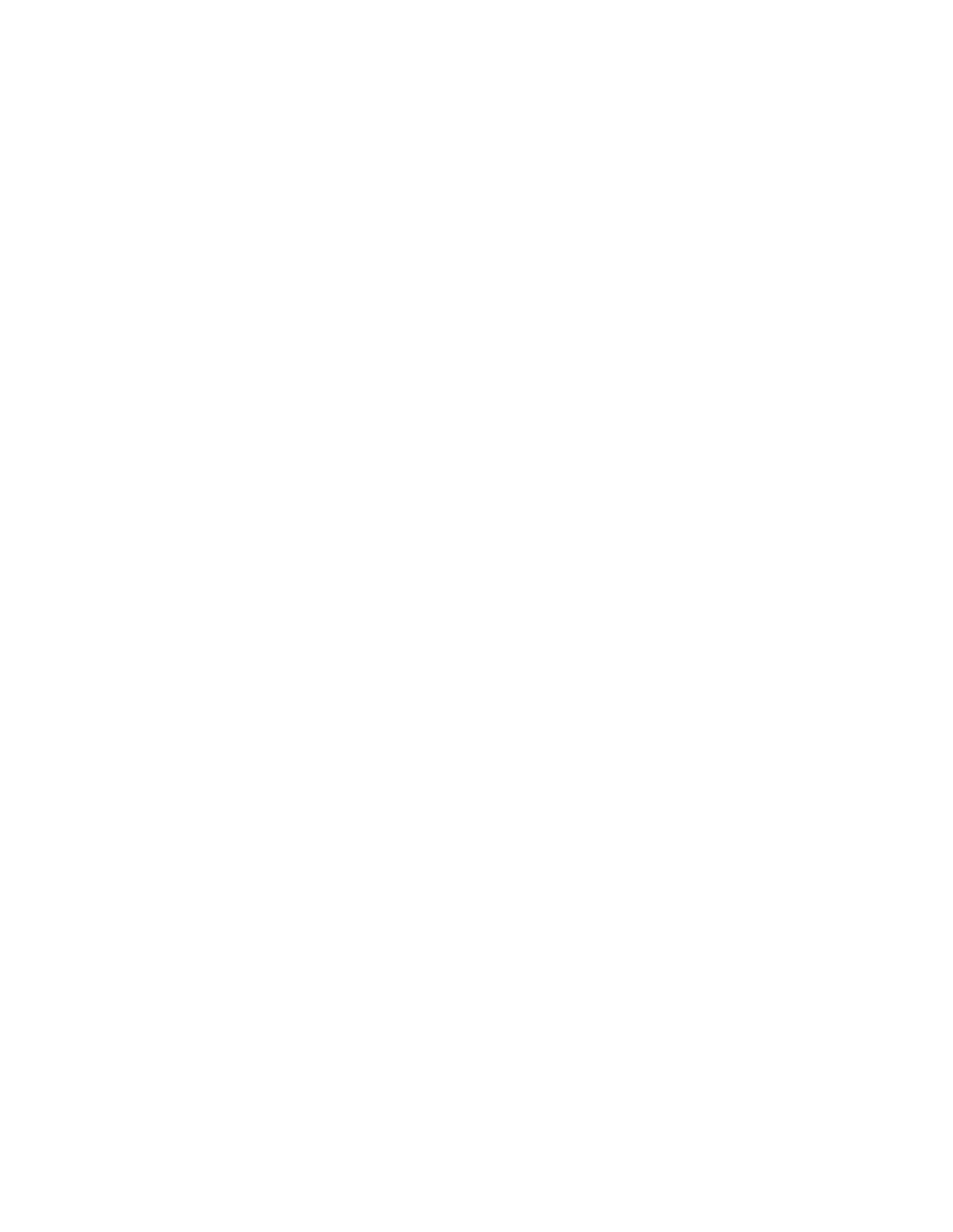## **PROHIBITED ACTIVITIES**

## **§ 8-601. Prohibited Activities. [Ord. 277, 2/10/2015]**

In accordance with the administrative regulations promulgated by the Department of Community and Economic Development to implement the Pennsylvania Flood Plain Management Act,<sup>8</sup> the following activities shall be prohibited within any identified floodplain area:

- 1. The commencement of any of the following activities or the construction, enlargement, or expansion of any structure used, or intended to be used, for any of the following activities:
	- A. Hospitals.
	- B. Nursing homes.
	- C. Jails or prisons.
- 2. The commencement of, or any construction of, <sup>a</sup> new manufactured home park or manufactured home subdivision or substantial improvement to an existing manufactured home park or manufactured home subdivision.

**<sup>8</sup> Editor's Note: See 32 P.S. § 679.101 et seq.**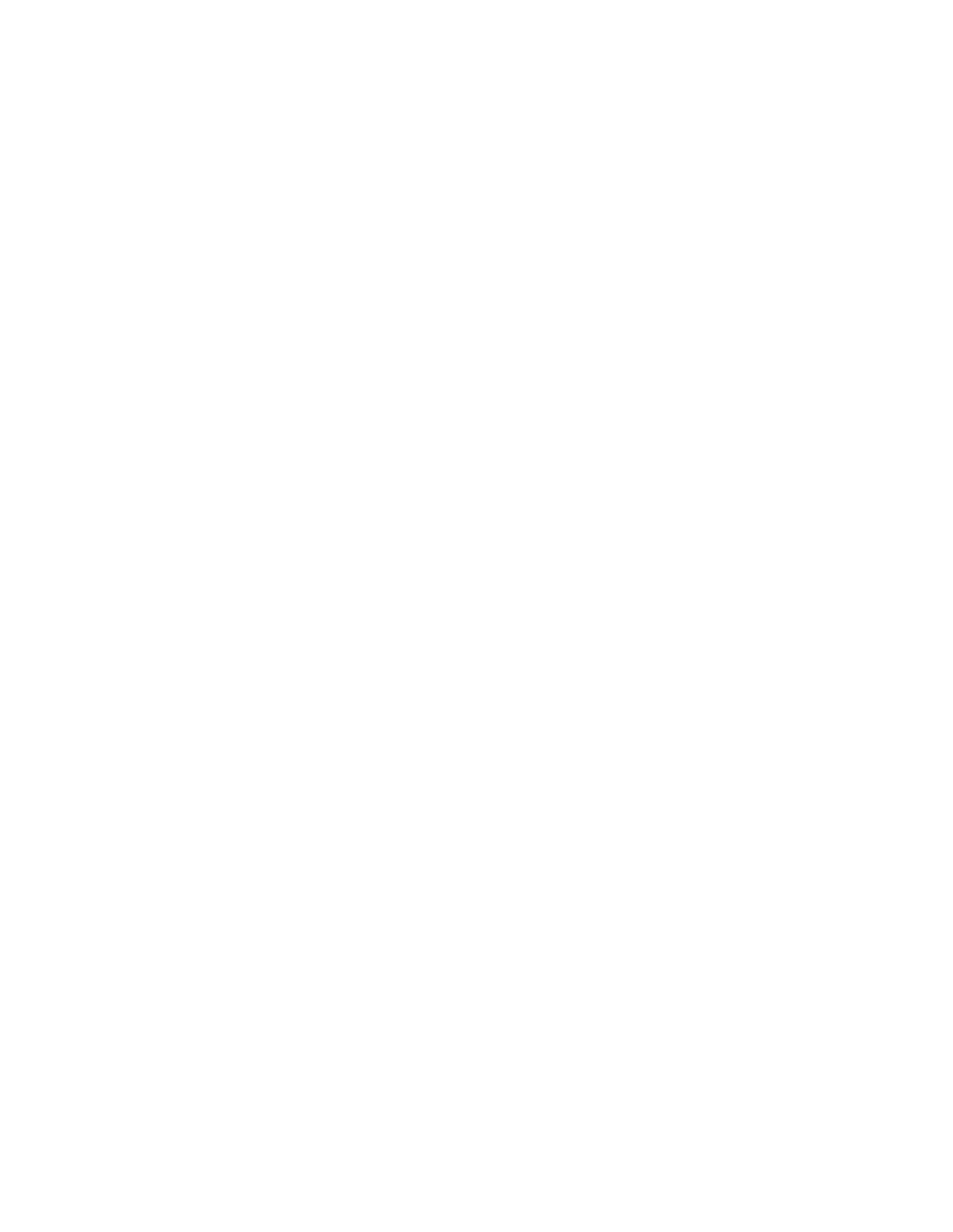## **EXISTING STRUCTURES IN IDENTIFIED FLOODPLAIN AREAS**

## **§ 8-701. Existing Structures. [Ord. 277, 2/10/2015]**

The provisions of this chapter do not require any changes or improvements to be made to lawfully existing structures. However, when an improvement is made to any existing structure, the provisions of § 8-702 shall apply.

## **§ 8-702. Improvements. [Ord. 277, 2/10/2015]**

The following provisions shall apply whenever any improvement is made to an existing structure located within any identified floodplain area:

- 1. Any modification, alteration, reconstruction, or improvement of any kind to an existing structure, to an extent or amount of 50% or more of its market value, shall constitute <sup>a</sup> substantial improvement and shall be undertaken only in full compliance with the provisions of this chapter.
- 2. The above activity shall also address the requirements of 35 Pa. Code, as amended, and the 2009 IBC and the 2009 IRC.
- 3. Within any Floodway Area/District (refer to § 8-402, Subsection 1), no new construction or development shall be allowed unless the appropriate permit is obtained from the Department of Environmental Protection's regional office.
- 4. Any modification, alteration, reconstruction, or improvement of any kind to an existing structure, to an extent or amount of less than 50% of its market value, shall be elevated and/or floodproofed to the greatest extent possible.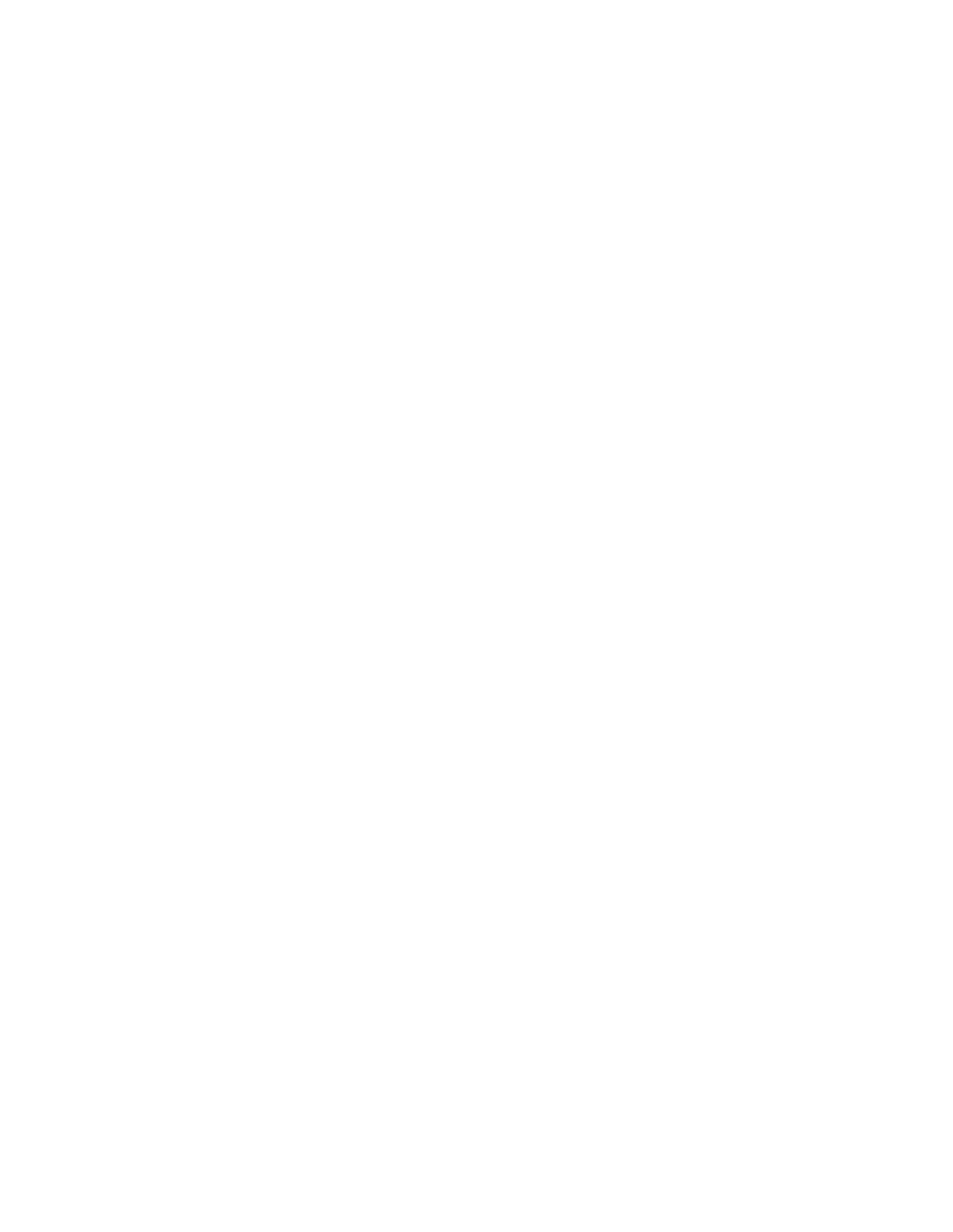### **VARIANCES**

#### **§ 8-801. General Provisions. [Ord. 277, 2/10/2015]**

If compliance with any of the requirements of this chapter would result in an exceptional hardship to <sup>a</sup> prospective builder, developer or landowner, the Zoning Hearing Board may, upon request, grant relief from the strict application of the requirements.

### **§ 8-802. Variance Procedures and Conditions. [Ord. 277, 2/10/2015]**

- 1. Requests for variances shall be considered by the Zoning Hearing Board in accordance with the procedures contained in  $\S$  8-312 and the following:
	- A. No variance shall be granted for any construction, development, use, or activity within any Floodway Area that would cause any increase in the BFE. In an A Area/District, BFEs are determined using the methodology in § 8-402, Subsection 3.
	- B. No variance shall be granted for prohibited activities (Part 6) or development which may endanger human life (§ 8-504).
	- C. If granted, <sup>a</sup> variance shall involve only the least modification necessary to provide relief.
	- D. In granting any variance, the Zoning Hearing Board shall attach whatever reasonable conditions and safeguards it considers necessary in order to protect the public health, safety, and welfare and to achieve the objectives of this chapter.
	- E. In reviewing any request for <sup>a</sup> variance, the Zoning Hearing Board shall consider, at <sup>a</sup> minimum, the following:
		- (1) That there is good and sufficient cause.
		- (2) That failure to grant the variance would result in exceptional hardship to the applicant.
		- (3) That the granting of the variance will:
			- (a) Neither result in an unacceptable or prohibited increase in flood heights, additional threats to the public safety, or extraordinary public expense;
			- (b) Nor create nuisances, cause fraud on, or victimize the public, or conflict with any other applicable state or local ordinances and regulations.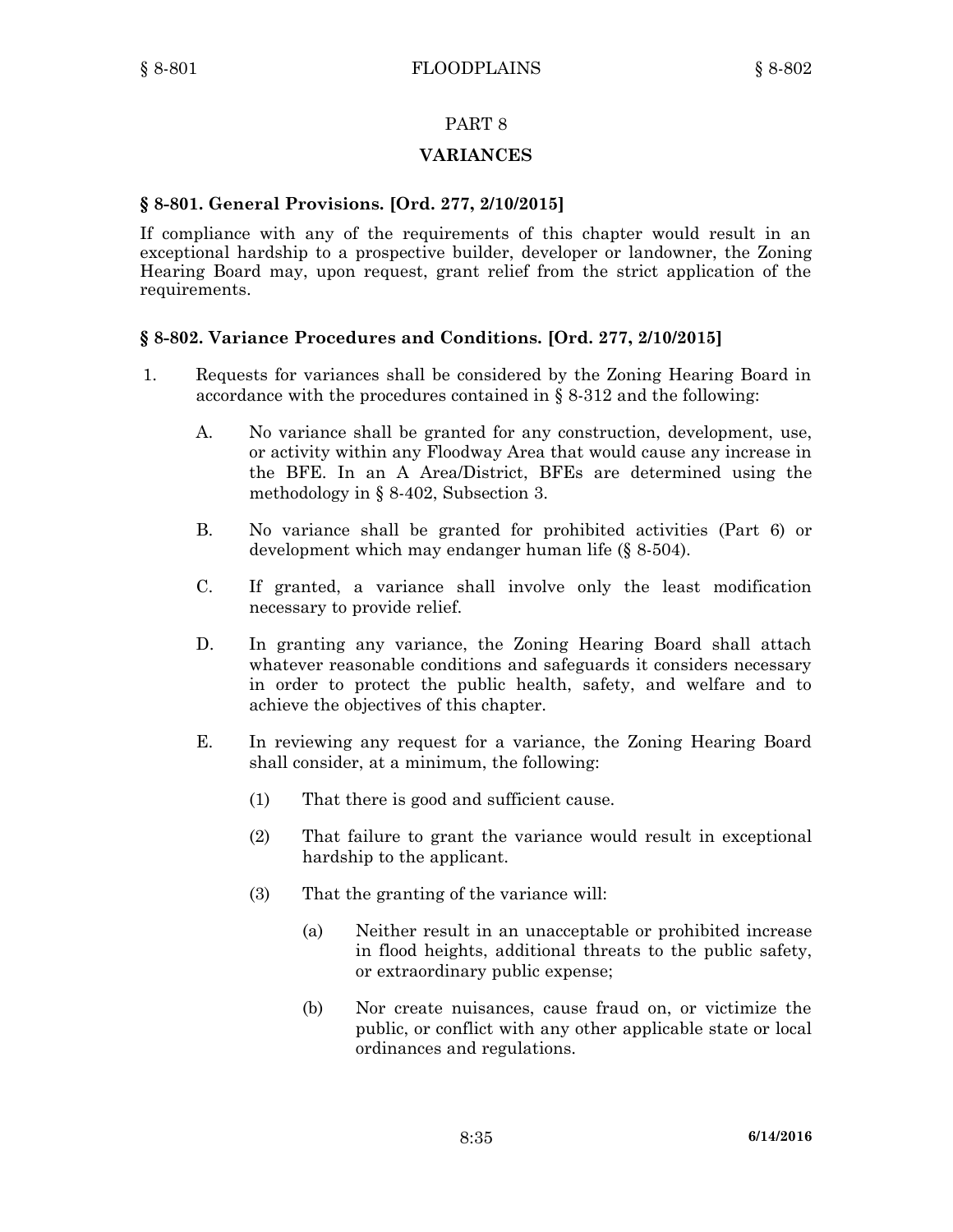- (c) Be consistent with requirements of  $\S$  8-802, regarding the Zoning Hearing Board's functions; variances of the Pennsylvania Municipalities Planning Code, Act of 1968, P.L. 805, No. 247, as amended. **9**
- F. Whenever <sup>a</sup> variance is granted, East Rockhill Township shall notify the applicant, in writing, that:
	- (1) The granting of the variance may result in increased premium rates for flood insurance.
	- (2) Such variance may increase the risks to life and property.
- G. A complete record of all variance requests and related actions shall be maintained by East Rockhill Township. In addition, <sup>a</sup> report of all variances granted during the year shall be included in the annual report to FEMA.
- 2. Notwithstanding any of the above, however, all structures shall be designed and constructed so as to have the capability of resisting the one-percent annual chance flood.

**<sup>9</sup> Editor's Note: See 53 P.S. § 10101 et seq.**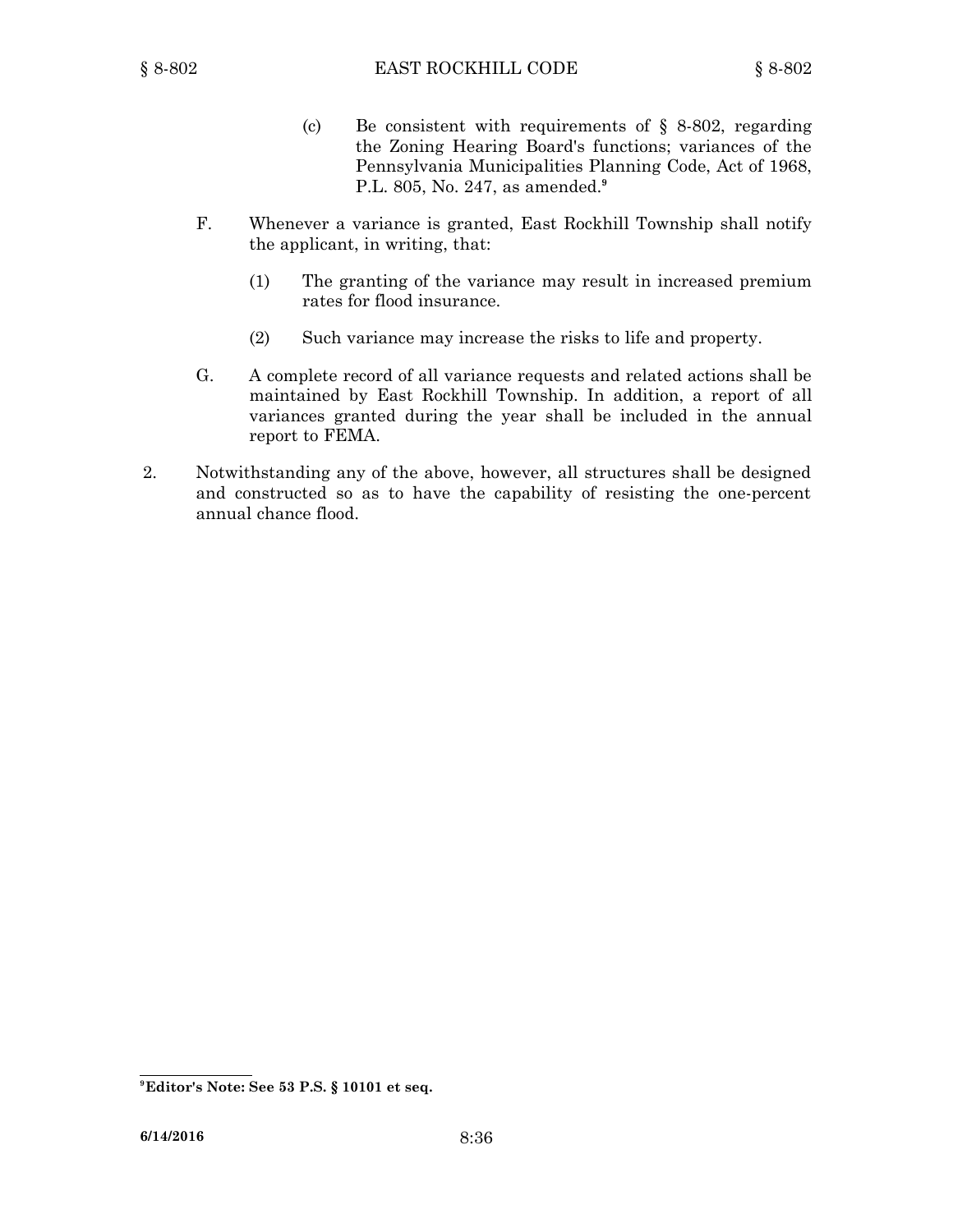# **DEFINITIONS**

## **§ 8-901. Interpretation. [Ord. 277, 2/10/2015]**

Unless specifically defined below, words and phrases used in this chapter shall be interpreted so as to give this chapter its most reasonable application.

## **§ 8-902. Specific Definitions. [Ord. 277, 2/10/2015]**

As used in this chapter, the following terms shall have the meanings indicated:

ACCESSORY USE OR STRUCTURE — A use or structure on the same lot with, and of <sup>a</sup> nature customarily incidental and subordinate to, the principal use or structure.

BASE FLOOD — A flood which has <sup>a</sup> one-percent chance of being equaled or exceeded in any given year (also called the "one-hundred-year flood" or "onepercent annual chance flood").

BASE FLOOD DISCHARGE — The volume of water resulting from <sup>a</sup> base flood as it passes <sup>a</sup> given location within <sup>a</sup> given time, usually expressed in cubic feet per second (cfs).

BASE FLOOD ELEVATION (BFE) — The elevation shown on the Flood Insurance Rate Map (FIRM) for Zones AE, AH, and A1-30 that indicates the water surface elevation resulting from <sup>a</sup> flood that has <sup>a</sup> one-percent or greater chance of being equaled or exceeded in any given year.

BASEMENT — Any area of the building having its floor below ground level on all sides.

BUILDING — A combination of materials to form <sup>a</sup> permanent structure having <sup>a</sup> roof which is used for the shelter or enclosure of persons, animals or property. Included shall be all manufactured homes and trailers to be used for human habitation.

CONSTRUCTION (NEW) — Structures for which the start of construction commenced on or after March 16, 2015, the effective start date of this floodplain regulation adopted by East Rockhill Township, and includes any subsequent improvements to such structures. Any construction started after July 11, 1977, and before March 16, 2015, is subject to the ordinance in effect at the time the permit was issued, provided that the start of construction was within 180 days of permit issuance.

DEVELOPMENT — Any man-made change to improved or unimproved real estate, including, but not limited to, the construction, reconstruction, renovation, repair, expansion, or alteration of buildings or other structures; the placement of manufactured homes; streets and other paving; utilities;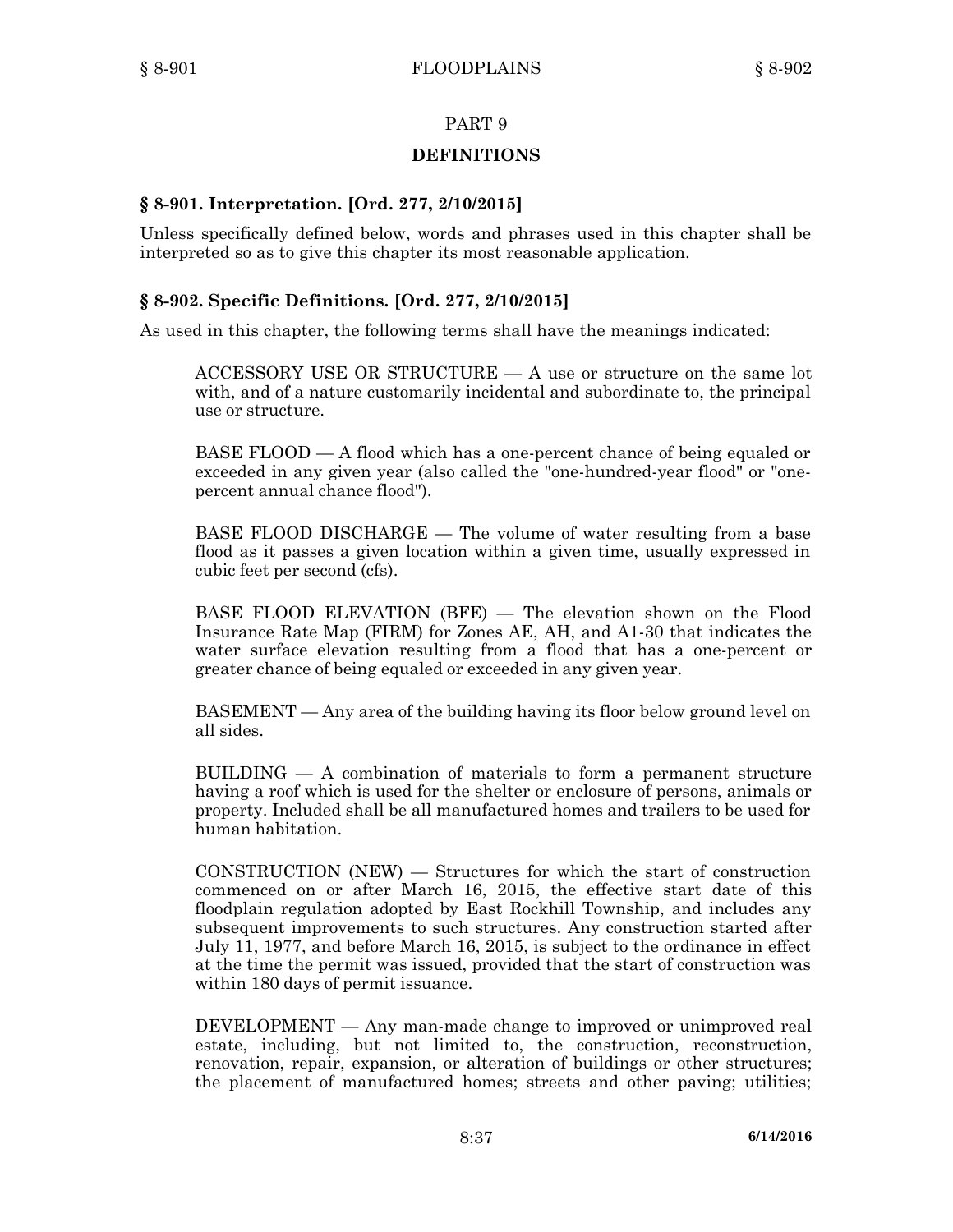filling, grading and excavation; mining; dredging; drilling operations; storage of equipment or materials; and the subdivision of land.

FLOOD — A temporary inundation by surface water of normally dry land areas.

FLOOD INSURANCE RATE MAP (FIRM) — The official map on which the Federal Emergency Management Agency has delineated both the areas of special flood hazard and the risk premium zones applicable to the community.

FLOOD INSURANCE STUDY (FIS) — The official report provided by the Federal Emergency Management Agency that includes flood profiles, the Flood Insurance Rate Map, the Flood Boundary and Floodway Map, and the water surface elevation of the base flood.

FLOODPLAIN ADMINISTRATOR — The person appointed by the Board of Supervisors to administer and enforce this chapter.

FLOODPLAIN AREA (FLOODPLAIN) — A relatively flat or low land area which is subject to partial or complete inundation from an adjoining or nearby stream, river or watercourse; and any area subject to the unusual and rapid accumulation of surface waters from any source.

FLOODPLAIN VIOLATION — The failure of <sup>a</sup> structure or other development to be fully compliant with the community's floodplain management regulations. A structure or other development without the elevation certificate, other certifications, or other evidence of compliance required in 44 CFR 60.3(b)(5), (c)(4), (c)(10), (d)(3), (e)(2), (e)(4), or (e)(5) is presumed to be in violation until such time as that documentation is provided.

FLOODPROOFING — Any combination of structural and nonstructural additions, changes, or adjustments to structures which reduce or eliminate flood damage to real estate or improved real property, water and sanitary facilities, structures and their contents.

FLOODWAY — The channel of <sup>a</sup> river or other watercourse and adjacent land areas that must be reserved in order to discharge the base flood without cumulatively increasing the water surface elevation more than one foot.

HIGHEST ADJACENT GRADE — The highest natural elevation of the ground surface prior to construction next to the proposed walls of <sup>a</sup> structure.

HISTORIC STRUCTURES — Any structure that is:

1. Listed individually on the National Register of Historic Places (a listing maintained by the Department of the Interior) or preliminarily determined by the Secretary of the Interior as meeting the requirements for individual listing on the National Register; or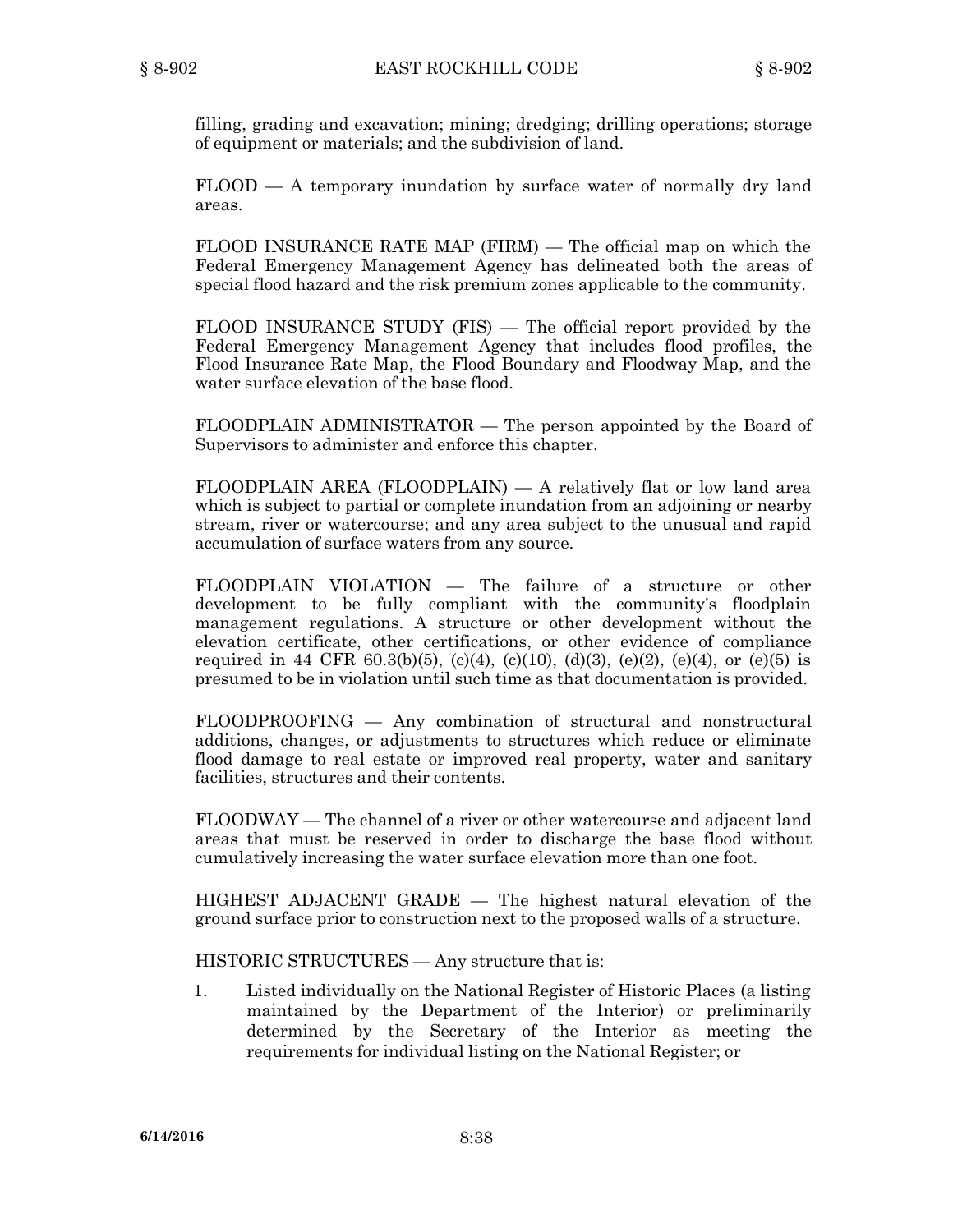- 2. Certified or preliminarily determined by the Secretary of the Interior as contributing to the historical significance of <sup>a</sup> registered historic district or <sup>a</sup> district preliminarily determined by the Secretary to qualify as <sup>a</sup> registered historic district; or
- 3. Individually listed on <sup>a</sup> state inventory of historic places in states which have been approved by the Secretary of the Interior; or
- 4. Individually listed on <sup>a</sup> local inventory of historic places that has been certified either:
	- A. By an approved state program determined by the Secretary of the Interior; or
	- B. Directly by the Secretary of the interior in states without approved programs.

IDENTIFIED FLOODPLAIN AREA — This term is an umbrella term that includes all of the areas within which the community has selected to enforce floodplain regulations. It will always include the area identified as the special flood hazard area on the Flood Insurance Rate Maps and Flood Insurance Study and additional areas identified by the Township. Refer to §§ 8-401 and 8-402 for the specifics on what areas the Township has included in the identified floodplain area.

LOWEST FLOOR — The lowest floor of the lowest fully enclosed area (including basement). An unfinished, flood-resistant, partially enclosed area, used solely for parking of vehicles, building access, and incidental storage, in an area other than <sup>a</sup> basement area, is not considered the lowest floor of <sup>a</sup> building, provided that such space is not designed and built so that the structure is in violation of the applicable nonelevation design requirements of this chapter.

MANUFACTURED (MOBILE) HOME PARK OR SUBDIVISION (EXISTING) —A manufactured (mobile) home park or subdivision for which the construction of facilities for servicing the lots on which the manufactured (mobile) homes are to be affixed (including, at <sup>a</sup> minimum, the installation of utilities, the construction of streets, and either final site grading or the pouring of concrete pads) is completed before the effective date of the floodplain management regulations adopted by East Rockhill Township.

MANUFACTURED HOME PARK OR SUBDIVISION (NEW) — A manufactured home park or subdivision for which the construction of facilities for servicing the lots on which the manufactured homes are to be affixed (including, at <sup>a</sup> minimum, the installation of utilities, the construction of streets, and either final site grading for the pouring of concrete pads) is completed on or after the effective date of floodplain management regulations adopted by <sup>a</sup> community.

MANUFACTURED HOME PARK OR SUBDIVISION EXPANSION — The preparation of additional sites at an existing manufactured home park or subdivision by the construction of facilities for servicing the lots on which the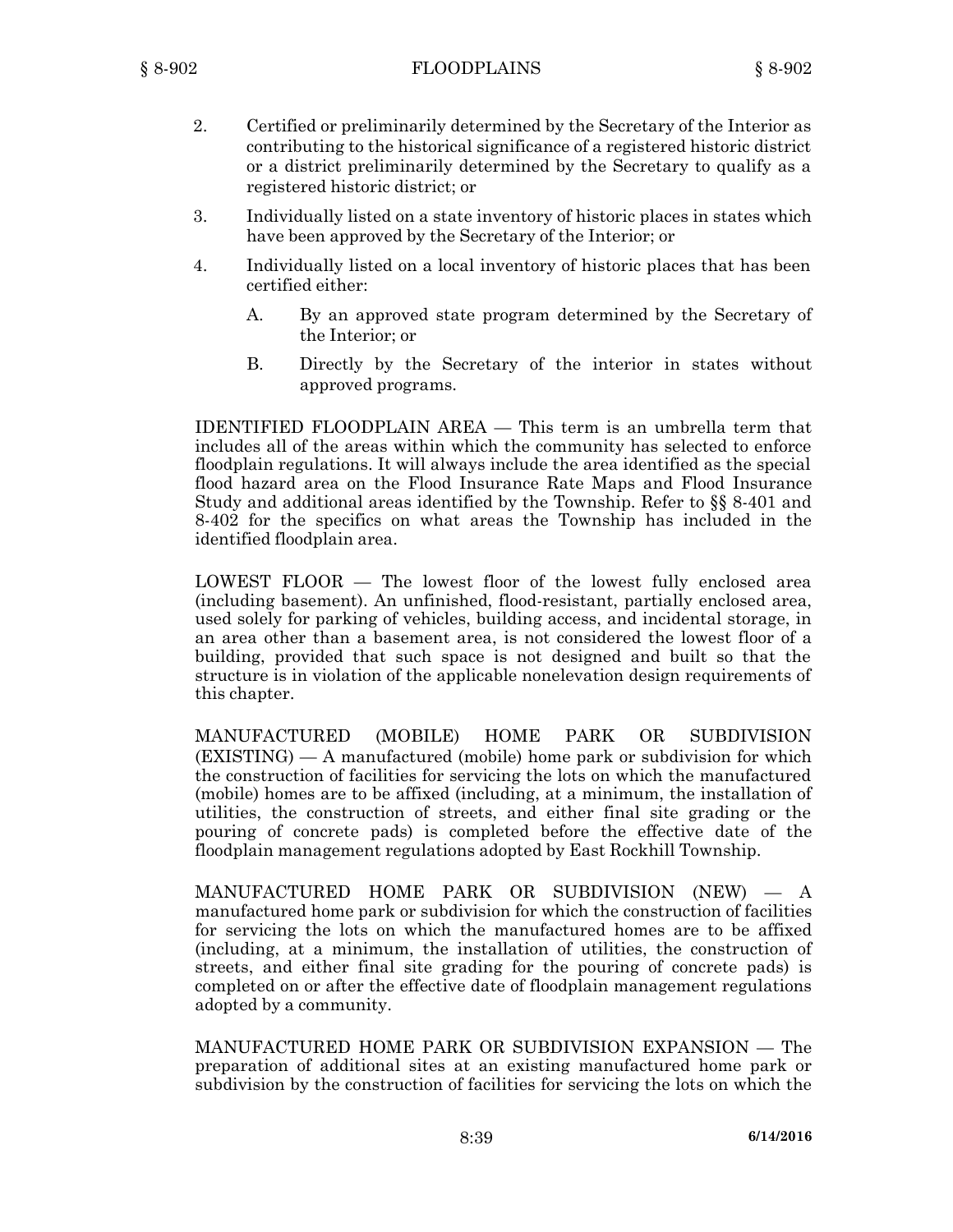manufactured homes are to be affixed (including the installation of utilities, the construction of streets, and either final site grading or the pouring of concrete pads).

MINOR REPAIR — The replacement of existing work with equivalent materials for the purpose of its routine maintenance and upkeep, but not including the cutting away of any wall, partition or portion thereof, the removal or cutting of any structural beam or bearing support, or the removal or change of any required means of egress, or rearrangement of parts of <sup>a</sup> structure affecting the exitway requirements; nor shall minor repairs include addition to, alteration of, replacement or relocation of any standpipe, water supply, sewer, drainage, drain leader, gas, oil, waste, vent, or similar piping, electric wiring or mechanical or other work affecting public health or general safety.

MOBILE HOME (MANUFACTURED HOME) —A structure, transportable in one or more sections, which is built on <sup>a</sup> permanent chassis and is designed for use with or without <sup>a</sup> permanent foundation when attached to the required utilities. The term includes park trailers, travel trailers, recreational and other similar vehicles which are placed on <sup>a</sup> site for more than 180 consecutive days.

PERSON — An individual, partnership, public or private association or corporation, firm, trust, estate, municipality, governmental unit, public utility or any other legal entity whatsoever which is recognized by law as the subject of rights and duties.

POST-FIRM STRUCTURE — A structure for which construction or substantial improvement occurred after August 1, 1977, and, as such, would be required to be compliant with the regulations of the National Flood Insurance Program.

PRE-FIRM STRUCTURE  $- A$  structure for which construction or substantial improvement occurred on or before August 1, 1977, and, as such, would not be required to be compliant with the regulations of the National Flood Insurance Program.

RECREATIONAL VEHICLE — A vehicle which is:

- 1. Built on <sup>a</sup> single chassis; and
- 2. Not more than 400 square feet, measured at the largest horizontal projections; and
- 3. Designed to be self-propelled or permanently towable by <sup>a</sup> light-duty truck; and
- 4. Not designed for use as <sup>a</sup> permanent dwelling but as temporary living quarters for recreational, camping, travel, or seasonal use.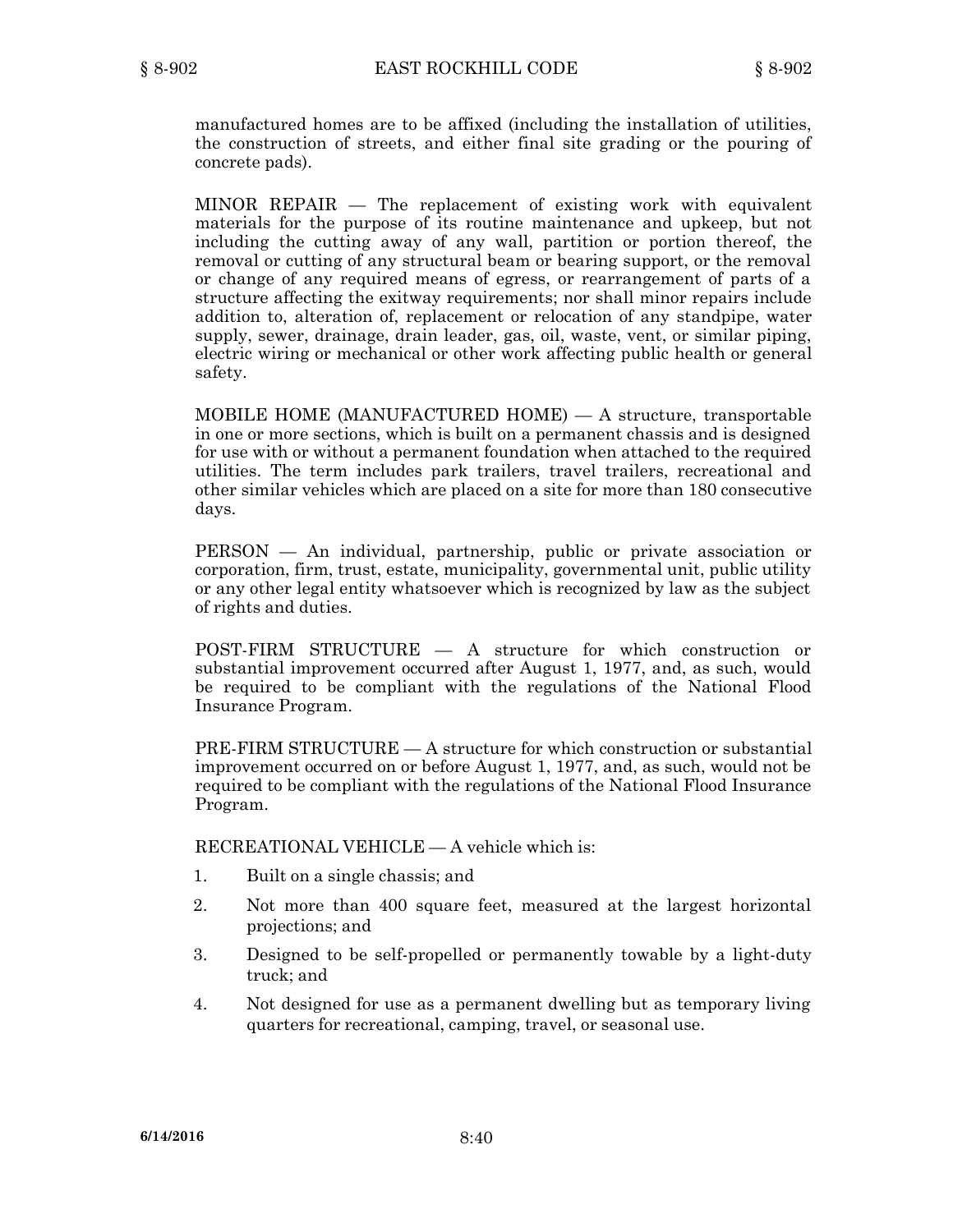REGULATORY FLOOD ELEVATION — The base flood elevation (BFE) or estimated flood height as determined using simplified methods plus <sup>a</sup> freeboard safety factor of 1 1/2 feet.

SPECIAL FLOOD HAZARD AREA (SFHA) — An area in the floodplain subject to <sup>a</sup> one-percent or greater chance of flooding in any given year. It is shown on the FIRM as Zone A, AO, A1-A30, AE, A99, or AH.

START OF CONSTRUCTION — Includes substantial improvement and other proposed new development and means the date the permit was issued, provided the actual start of construction, repair, reconstruction, rehabilitation, addition, placement, or other improvement was within 180 days from the date of the permit and shall be completed within 12 months after the date of issuance of the permit, unless <sup>a</sup> time extension is granted, in writing, by the floodplain administrator. The "actual start" means either the first placement of permanent construction of <sup>a</sup> structure on <sup>a</sup> site, such as the pouring of slab or footings, the installation of piles, the construction of columns, or any work beyond the stage of excavation; or the placement of <sup>a</sup> manufactured home on <sup>a</sup> foundation. Permanent construction does not include land preparation, such as clearing, grading, and filling; nor does it include the installation of streets and walkways; nor does it include excavation for <sup>a</sup> basement, footings, piers, or foundations or the erection of temporary forms; nor does it include the installation on the property of accessory buildings, such as garages or sheds not occupied as dwelling units or not part of the main structure. For <sup>a</sup> substantial improvement, the "actual start of construction" means the first alteration of any wall, ceiling, floor, or other structural part of <sup>a</sup> building, whether or not that alteration affects the external dimensions of the building.

STRUCTURE (EXISTING) — A structure for which the "start of construction" commenced before the effective date of the FIRM, or before January 1, 1975, for FIRMs effective before that date. "Existing structure" may also be referred to as "existing construction."

STRUCTURE — A walled and roofed building, including <sup>a</sup> gas or liquid storage tank that is principally above ground, as well as <sup>a</sup> manufactured home.

STRUCTURE, ACCESSORY — Refer to "use, accessory."

SUBDIVISION — The division or redivision of <sup>a</sup> lot, tract, or parcel of land by any means into two or more lots, tracts, parcels or other divisions of land, including changes in existing lot lines for the purpose, whether immediate or future, of lease, partition by the court for distribution to heirs or devisees, transfer of ownership or building or lot development.

SUBSTANTIAL DAMAGE — Damage from any cause sustained by <sup>a</sup> structure whereby the cost of restoring the structure to its before-damaged condition would equal or exceed 50% or more of the market value of the structure before the damage occurred.